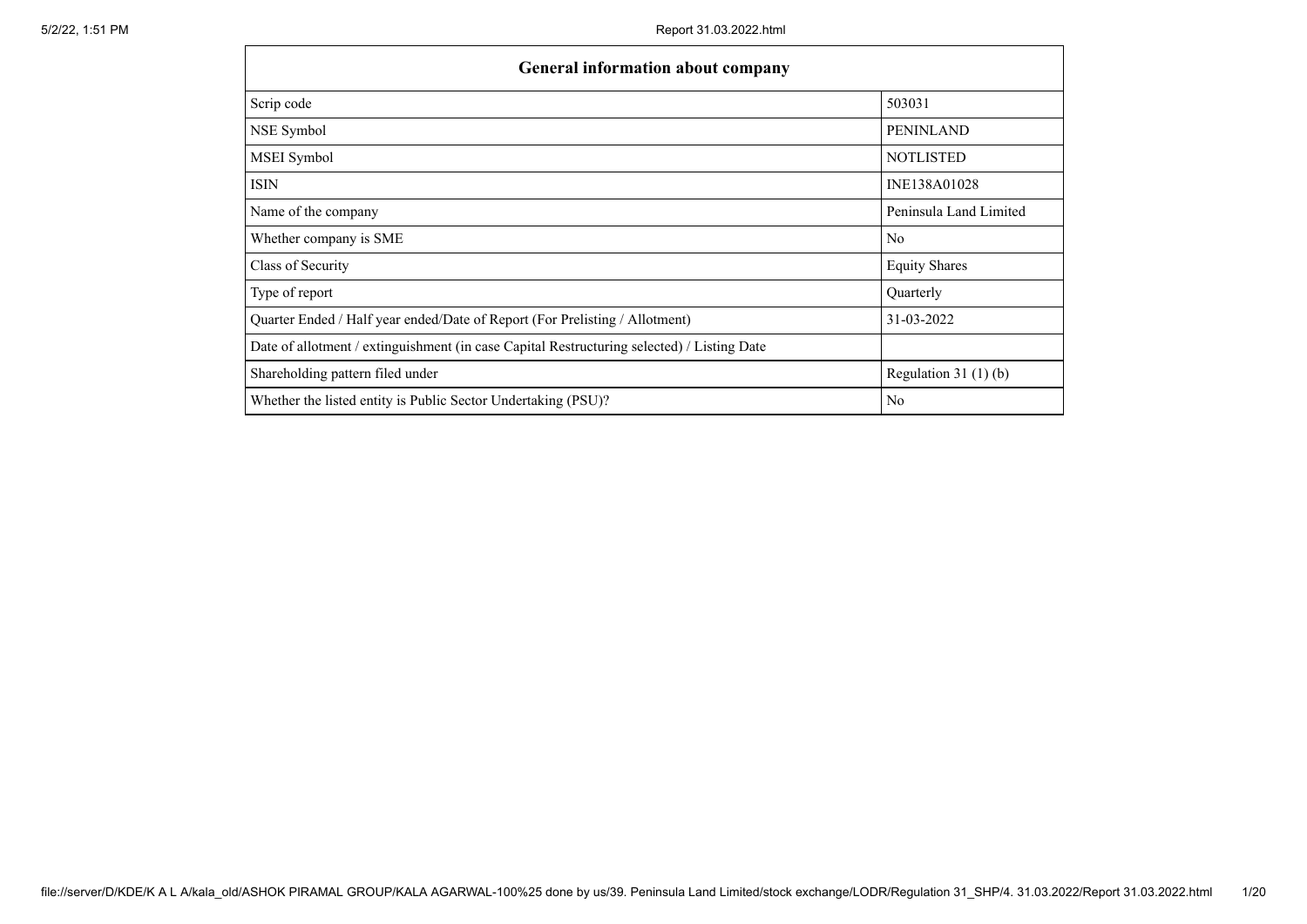|            | <b>Declaration</b>                                                                        |                |                                |                       |                             |  |  |  |  |
|------------|-------------------------------------------------------------------------------------------|----------------|--------------------------------|-----------------------|-----------------------------|--|--|--|--|
| Sr.<br>No. | Particular                                                                                | Yes/No         | Promoter and<br>Promoter Group | Public<br>shareholder | Non Promoter-<br>Non Public |  |  |  |  |
| $\perp$    | Whether the Listed Entity has issued any partly paid up shares?                           | N <sub>o</sub> | N <sub>o</sub>                 | N <sub>o</sub>        | N <sub>o</sub>              |  |  |  |  |
| 2          | Whether the Listed Entity has issued any Convertible Securities                           | No             | N <sub>o</sub>                 | N <sub>o</sub>        | N <sub>o</sub>              |  |  |  |  |
| 3          | Whether the Listed Entity has issued any Warrants?                                        | N <sub>o</sub> | N <sub>o</sub>                 | N <sub>0</sub>        | N <sub>o</sub>              |  |  |  |  |
| 4          | Whether the Listed Entity has any shares against which<br>depository receipts are issued? | N <sub>0</sub> | N <sub>o</sub>                 | N <sub>o</sub>        | N <sub>o</sub>              |  |  |  |  |
| 5          | Whether the Listed Entity has any shares in locked-in?                                    | N <sub>o</sub> | N <sub>o</sub>                 | N <sub>o</sub>        | N <sub>o</sub>              |  |  |  |  |
| 6          | Whether any shares held by promoters are pledge or otherwise<br>encumbered?               | No             | N <sub>o</sub>                 |                       |                             |  |  |  |  |
| 7          | Whether company has equity shares with differential voting<br>rights?                     | N <sub>0</sub> | N <sub>o</sub>                 | No                    | N <sub>o</sub>              |  |  |  |  |
| 8          | Whether the listed entity has any significant beneficial owner?                           | Yes            |                                |                       |                             |  |  |  |  |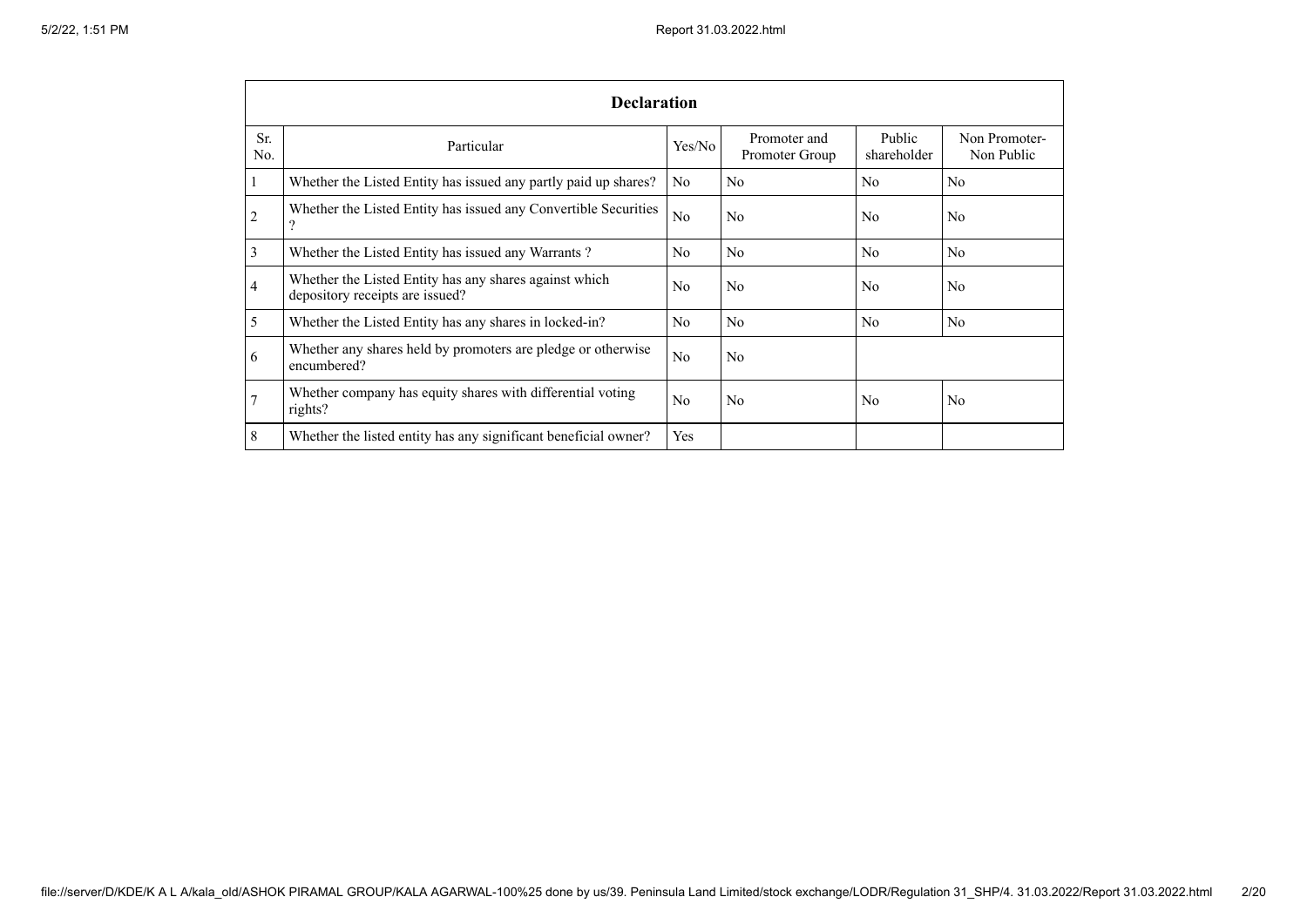|                 |                                                |              |                                        |                           |                          |                                        | Table I - Summary Statement holding of specified securities |                           |               |                                            |                     |
|-----------------|------------------------------------------------|--------------|----------------------------------------|---------------------------|--------------------------|----------------------------------------|-------------------------------------------------------------|---------------------------|---------------|--------------------------------------------|---------------------|
| Category<br>(I) | Category                                       | Nos. Of      | No. of                                 | No. Of<br>Partly<br>paid- | No. Of<br>shares         | Total nos.<br>shares held<br>$(VII) =$ | Shareholding<br>as a % of total<br>no. of shares            | of securities (IX)        |               | Number of Voting Rights held in each class |                     |
|                 | οf<br>shareholder                              | shareholders | fully paid<br>up equity<br>shares held | up<br>equity              | underlying<br>Depository |                                        | (calculated as<br>per SCRR,                                 | No of Voting (XIV) Rights |               |                                            | Total as a          |
|                 | (II)                                           | (III)        | (IV)                                   | shares<br>held<br>(V)     | Receipts<br>(VI)         | $(IV)+(V)+$<br>(VI)                    | 1957) (VIII)<br>As a $%$ of<br>$(A+B+C2)$                   | Class eg:<br>X            | Class<br>eg:y | Total                                      | $%$ of<br>$(A+B+C)$ |
| (A)             | Promoter<br>$\&$<br>Promoter<br>Group          | 11           | 172024333                              |                           |                          | 172024333                              | 61.61                                                       | 172024333                 |               | 172024333                                  | 61.61               |
| (B)             | Public                                         | 49175        | 107176887                              |                           |                          | 107176887                              | 38.39                                                       | 107176887                 |               | 107176887                                  | 38.39               |
| (C)             | Non<br>Promoter-<br>Non Public                 |              |                                        |                           |                          |                                        |                                                             |                           |               |                                            |                     |
| (C1)            | <b>Shares</b><br>underlying<br><b>DRs</b>      |              |                                        |                           |                          |                                        |                                                             |                           |               |                                            |                     |
| (C2)            | Shares held<br>by<br>Employee<br><b>Trusts</b> |              |                                        |                           |                          |                                        |                                                             |                           |               |                                            |                     |
|                 | Total                                          | 49186        | 279201220                              |                           |                          | 279201220                              | 100                                                         | 279201220                 |               | 279201220                                  | 100                 |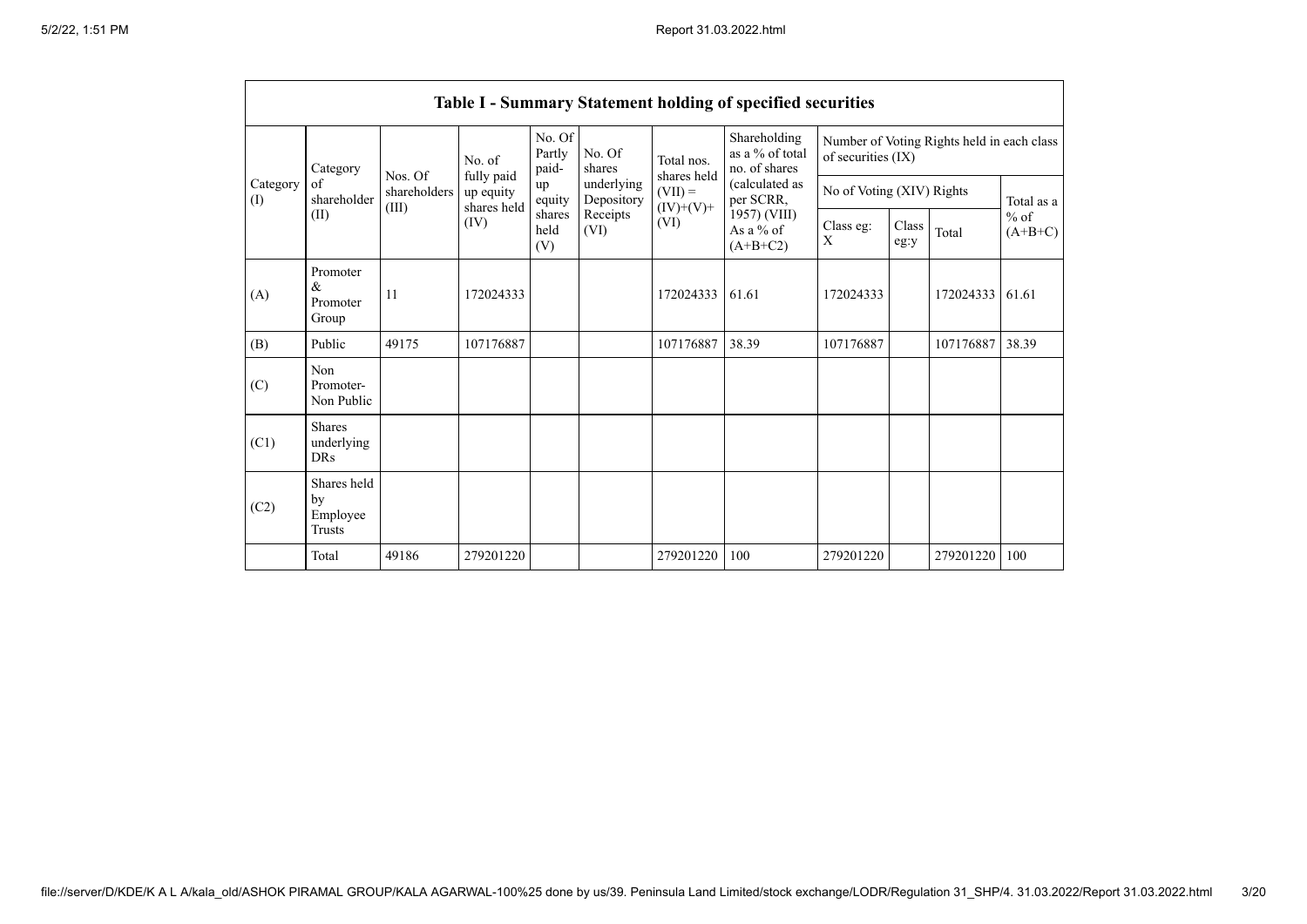|                 |                                                |                                                                                   |                                                                             |                                                                                                               | Table I - Summary Statement holding of specified securities                                |                                        |                                                  |                                                                               |                                                  |                                       |
|-----------------|------------------------------------------------|-----------------------------------------------------------------------------------|-----------------------------------------------------------------------------|---------------------------------------------------------------------------------------------------------------|--------------------------------------------------------------------------------------------|----------------------------------------|--------------------------------------------------|-------------------------------------------------------------------------------|--------------------------------------------------|---------------------------------------|
| Category<br>(I) | Category<br>of<br>shareholder<br>(II)          | No. Of<br>Shares<br>Underlying<br>Outstanding<br>convertible<br>securities<br>(X) | No. of<br><b>Shares</b><br>Underlying<br>Outstanding<br>Warrants<br>$(X_i)$ | No. Of Shares<br>Underlying<br>Outstanding<br>convertible<br>securities and<br>No. Of<br>Warrants (Xi)<br>(a) | Shareholding, as a %<br>assuming full<br>conversion of<br>convertible securities (         | Number of<br>Locked in<br>shares (XII) |                                                  | Number of<br><b>Shares</b><br>pledged or<br>otherwise<br>encumbered<br>(XIII) |                                                  | Number of<br>equity shares<br>held in |
|                 |                                                |                                                                                   |                                                                             |                                                                                                               | as a percentage of<br>diluted share capital)<br>$(XI) = (VII)+(X) As a %$<br>of $(A+B+C2)$ | No.<br>(a)                             | As a<br>$%$ of<br>total<br>Shares<br>held<br>(b) | No.<br>(a)                                                                    | As a<br>$%$ of<br>total<br>Shares<br>held<br>(b) | dematerialized<br>form $(XIV)$        |
| (A)             | Promoter<br>$\&$<br>Promoter<br>Group          |                                                                                   |                                                                             |                                                                                                               | 61.61                                                                                      |                                        |                                                  |                                                                               |                                                  | 172024333                             |
| (B)             | Public                                         |                                                                                   |                                                                             |                                                                                                               | 38.39                                                                                      |                                        |                                                  |                                                                               |                                                  | 104339801                             |
| (C)             | Non<br>Promoter-<br>Non Public                 |                                                                                   |                                                                             |                                                                                                               |                                                                                            |                                        |                                                  |                                                                               |                                                  |                                       |
| (C1)            | <b>Shares</b><br>underlying<br><b>DRs</b>      |                                                                                   |                                                                             |                                                                                                               |                                                                                            |                                        |                                                  |                                                                               |                                                  |                                       |
| (C2)            | Shares held<br>by<br>Employee<br><b>Trusts</b> |                                                                                   |                                                                             |                                                                                                               |                                                                                            |                                        |                                                  |                                                                               |                                                  |                                       |
|                 | Total                                          |                                                                                   |                                                                             |                                                                                                               | 100                                                                                        |                                        |                                                  |                                                                               |                                                  | 276364134                             |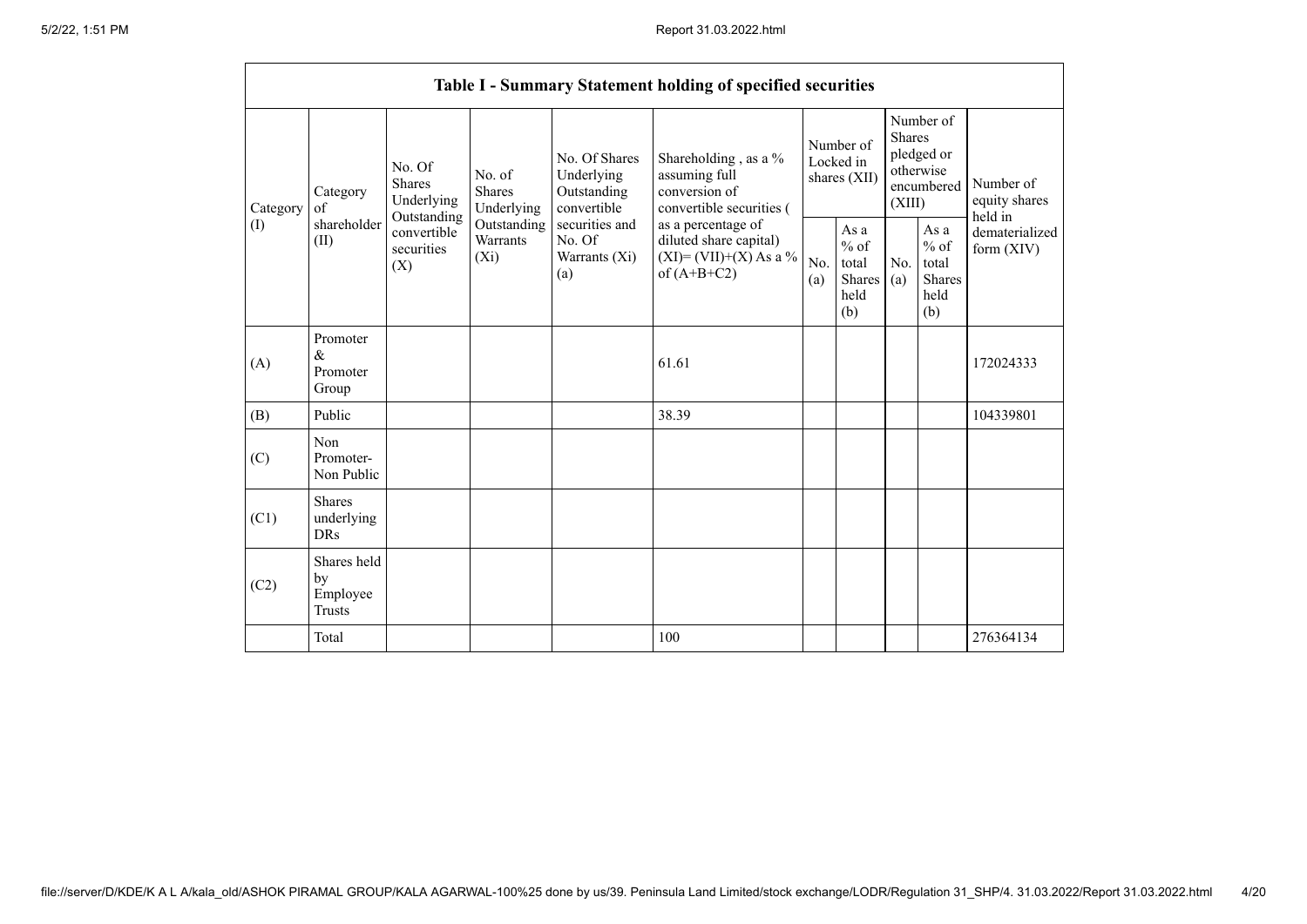|                                                                                                | Table II - Statement showing shareholding pattern of the Promoter and Promoter Group |                                  |                                                          |                                    |                                    |                                        |                                                  |                           |               |                                      |                                 |
|------------------------------------------------------------------------------------------------|--------------------------------------------------------------------------------------|----------------------------------|----------------------------------------------------------|------------------------------------|------------------------------------|----------------------------------------|--------------------------------------------------|---------------------------|---------------|--------------------------------------|---------------------------------|
|                                                                                                |                                                                                      |                                  | No. of<br>fully paid<br>up equity<br>shares held<br>(IV) | No.<br>Of<br>Partly<br>paid-<br>up | No. Of                             |                                        | Shareholding<br>as a % of<br>total no. of        | class of securities (IX)  |               | Number of Voting Rights held in each |                                 |
| Sr.                                                                                            | Category &<br>Name of the<br>Shareholders (I)                                        | Nos. Of<br>shareholders<br>(III) |                                                          |                                    | shares<br>underlying<br>Depository | Total nos.<br>shares held<br>$(VII) =$ | shares<br>(calculated<br>as per                  | No of Voting (XIV) Rights |               |                                      | Total<br>as a $\%$              |
|                                                                                                |                                                                                      |                                  |                                                          | equity<br>shares<br>held<br>(V)    | Receipts<br>(VI)                   | $(IV)+(V)+$<br>(VI)                    | SCRR,<br>1957) (VIII)<br>As a % of<br>$(A+B+C2)$ | Class eg:<br>$\mathbf X$  | Class<br>eg:y | Total                                | of<br>Total<br>Voting<br>rights |
| A                                                                                              | Table II - Statement showing shareholding pattern of the Promoter and Promoter Group |                                  |                                                          |                                    |                                    |                                        |                                                  |                           |               |                                      |                                 |
| (1)                                                                                            | Indian                                                                               |                                  |                                                          |                                    |                                    |                                        |                                                  |                           |               |                                      |                                 |
| (a)                                                                                            | Individuals/Hindu<br>undivided Family                                                | $\overline{7}$                   | 167996827                                                |                                    |                                    | 167996827                              | 60.17                                            | 167996827                 |               | 167996827                            | 60.17                           |
| (d)                                                                                            | Any Other<br>(specify)                                                               | $\overline{4}$                   | 4027506                                                  |                                    |                                    | 4027506                                | 1.44                                             | 4027506                   |               | 4027506                              | 1.44                            |
| Sub-Total<br>(A)(1)                                                                            |                                                                                      | 11                               | 172024333                                                |                                    |                                    | 172024333                              | 61.61                                            | 172024333                 |               | 172024333                            | 61.61                           |
| (2)                                                                                            | Foreign                                                                              |                                  |                                                          |                                    |                                    |                                        |                                                  |                           |               |                                      |                                 |
| Total<br>Shareholding<br>of Promoter<br>and<br>Promoter<br>Group $(A)=$<br>$(A)(1)+(A)$<br>(2) |                                                                                      | 11                               | 172024333                                                |                                    |                                    | 172024333 61.61                        |                                                  | 172024333                 |               | 172024333                            | 61.61                           |
| $\, {\bf B}$                                                                                   | Table III - Statement showing shareholding pattern of the Public shareholder         |                                  |                                                          |                                    |                                    |                                        |                                                  |                           |               |                                      |                                 |
| (1)                                                                                            | Institutions                                                                         |                                  |                                                          |                                    |                                    |                                        |                                                  |                           |               |                                      |                                 |
| (a)                                                                                            | Mutual Funds                                                                         | $\mathbf{1}$                     | 4795                                                     |                                    |                                    | 4795                                   | $\boldsymbol{0}$                                 | 4795                      |               | 4795                                 | $\boldsymbol{0}$                |
| (e)                                                                                            | Foreign Portfolio<br>Investors                                                       | 1                                | 1238                                                     |                                    |                                    | 1238                                   | $\mathbf{0}$                                     | 1238                      |               | 1238                                 | $\mathbf{0}$                    |
| (f)                                                                                            | Financial<br>Institutions/<br><b>Banks</b>                                           | 10                               | 713864                                                   |                                    |                                    | 713864                                 | 0.26                                             | 713864                    |               | 713864                               | 0.26                            |
| (g)                                                                                            | Insurance<br>Companies                                                               | $\overline{3}$                   | 4870230                                                  |                                    |                                    | 4870230                                | 1.74                                             | 4870230                   |               | 4870230                              | 1.74                            |
| Sub-Total                                                                                      |                                                                                      | 15                               | 5590127                                                  |                                    |                                    | 5590127                                | $\overline{c}$                                   | 5590127                   |               | 5590127                              | $\overline{2}$                  |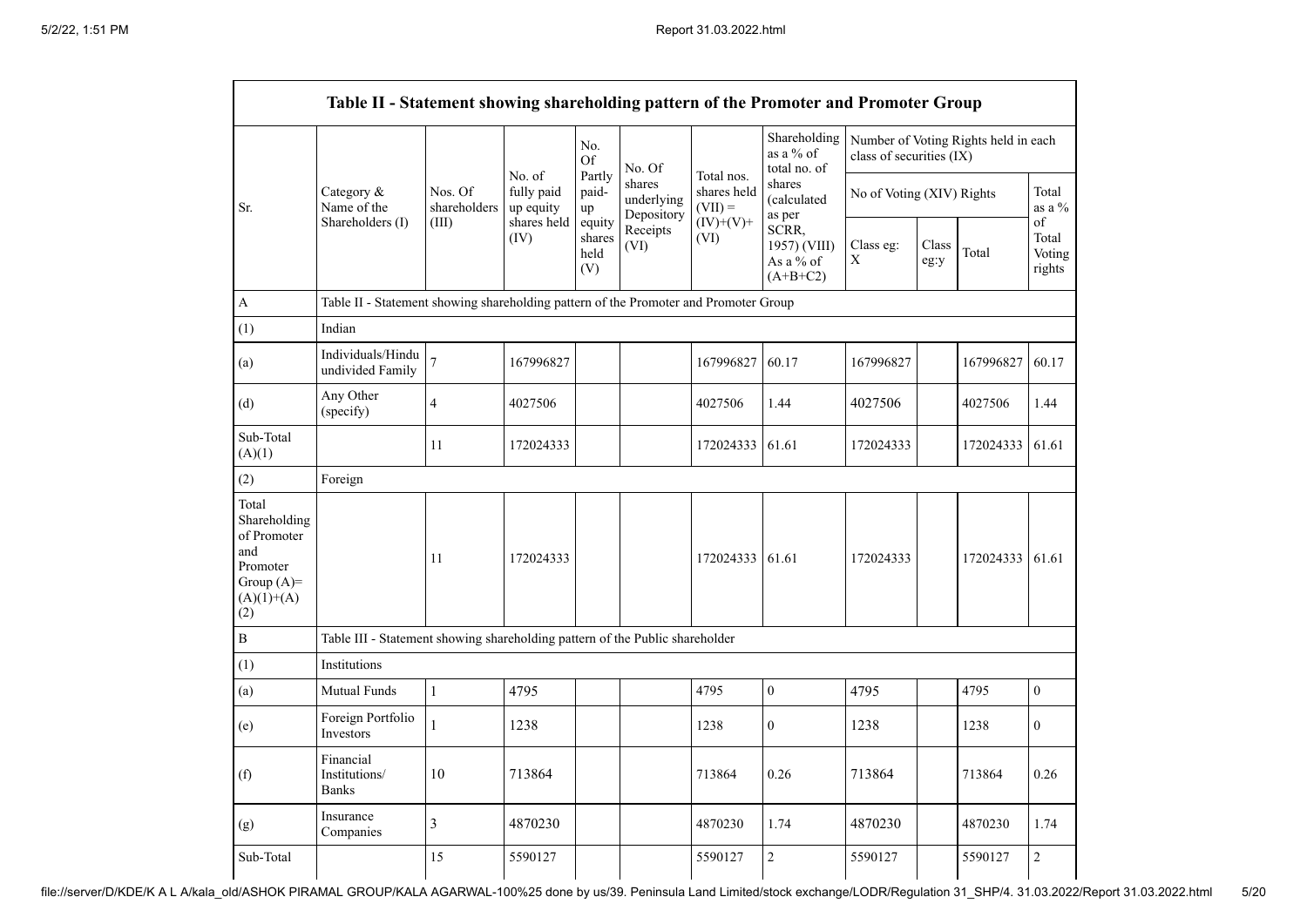| (B)(1)                                                                      |                                                                                                                     |       |           |  |  |           |       |           |           |       |
|-----------------------------------------------------------------------------|---------------------------------------------------------------------------------------------------------------------|-------|-----------|--|--|-----------|-------|-----------|-----------|-------|
| (3)                                                                         | Non-institutions                                                                                                    |       |           |  |  |           |       |           |           |       |
| (a(i))                                                                      | Individuals -<br>i.Individual<br>shareholders<br>holding nominal<br>share capital up<br>to Rs. 2 lakhs.             | 46952 | 56774602  |  |  | 56774602  | 20.33 | 56774602  | 56774602  | 20.33 |
| (a(ii))                                                                     | Individuals - ii.<br>Individual<br>shareholders<br>holding nominal<br>share capital in<br>excess of Rs. 2<br>lakhs. | 69    | 21412825  |  |  | 21412825  | 7.67  | 21412825  | 21412825  | 7.67  |
| (e)                                                                         | Any Other<br>(specify)                                                                                              | 2139  | 23399333  |  |  | 23399333  | 8.38  | 23399333  | 23399333  | 8.38  |
| Sub-Total<br>(B)(3)                                                         |                                                                                                                     | 49160 | 101586760 |  |  | 101586760 | 36.38 | 101586760 | 101586760 | 36.38 |
| <b>Total Public</b><br>Shareholding<br>$(B)=(B)(1)+$<br>$(B)(2)+(B)$<br>(3) |                                                                                                                     | 49175 | 107176887 |  |  | 107176887 | 38.39 | 107176887 | 107176887 | 38.39 |
| $\mathbf C$                                                                 | Table IV - Statement showing shareholding pattern of the Non Promoter- Non Public shareholder                       |       |           |  |  |           |       |           |           |       |
| Total (<br>$A+B+C2$ )                                                       |                                                                                                                     | 49186 | 279201220 |  |  | 279201220 | 100   | 279201220 | 279201220 | 100   |
| Total<br>$(A+B+C)$                                                          |                                                                                                                     | 49186 | 279201220 |  |  | 279201220 | 100   | 279201220 | 279201220 | 100   |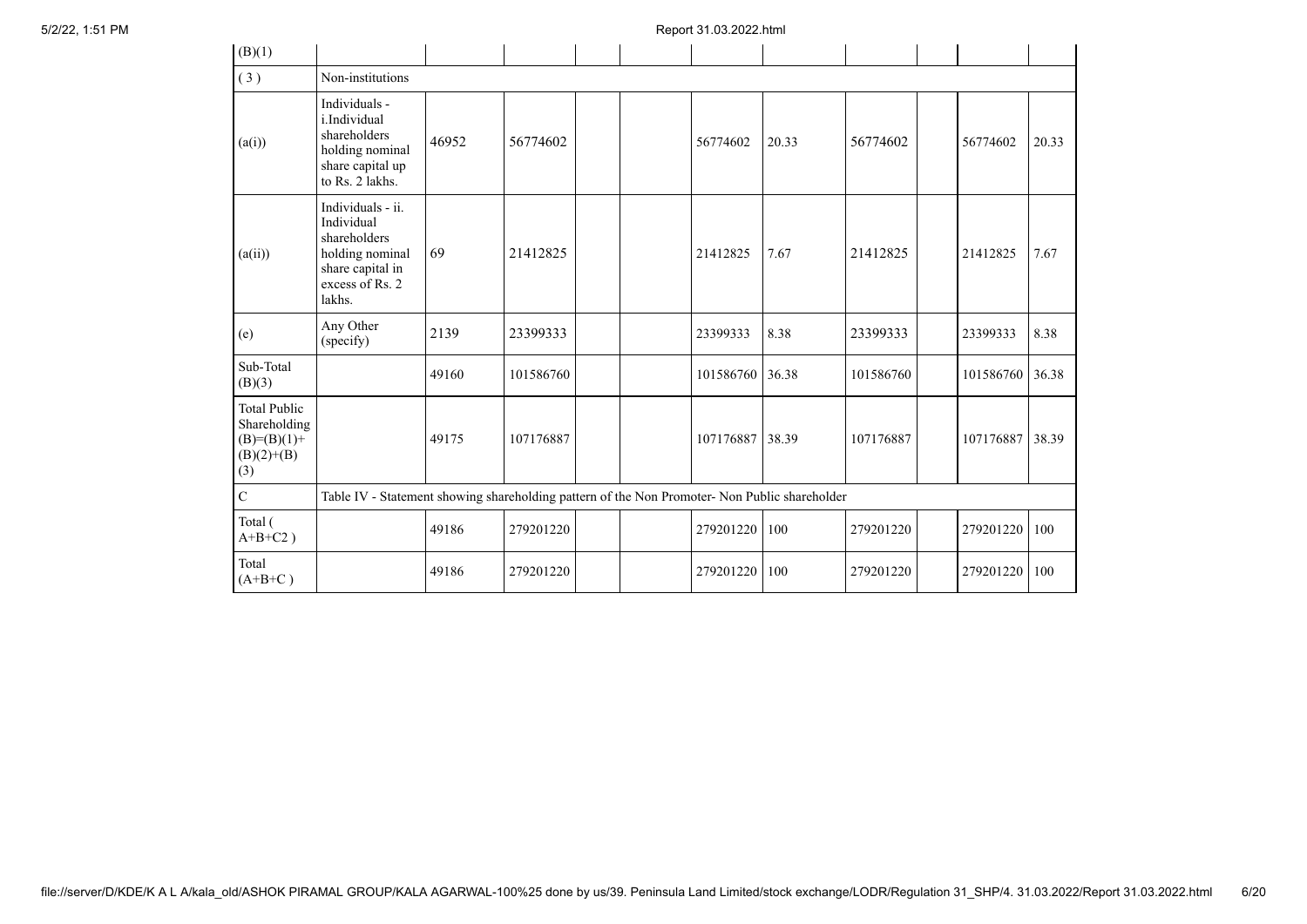|                                                                                         |                                                                                          |                                                                                      |                                                             | Table II - Statement showing shareholding pattern of the Promoter and Promoter Group |  |                                                  |                                                                               |                                                         |                                       |  |  |
|-----------------------------------------------------------------------------------------|------------------------------------------------------------------------------------------|--------------------------------------------------------------------------------------|-------------------------------------------------------------|--------------------------------------------------------------------------------------|--|--------------------------------------------------|-------------------------------------------------------------------------------|---------------------------------------------------------|---------------------------------------|--|--|
| Sr.                                                                                     | No. Of<br><b>Shares</b><br>Underlying<br>Outstanding<br>convertible<br>securities<br>(X) | No. of<br><b>Shares</b><br>Underlying                                                | No. Of Shares<br>Underlying<br>Outstanding                  | Shareholding, as a %<br>assuming full conversion of<br>convertible securities (as a  |  | Number of<br>Locked in<br>shares (XII)           | Number of<br><b>Shares</b><br>pledged or<br>otherwise<br>encumbered<br>(XIII) |                                                         | Number of<br>equity shares<br>held in |  |  |
|                                                                                         |                                                                                          | Outstanding<br>Warrants<br>$(X_i)$                                                   | convertible<br>securities and<br>No. Of Warrants<br>(Xi)(a) | percentage of diluted share<br>capital) $(XI) = (VII)+(X) As$<br>a % of $(A+B+C2)$   |  | As a<br>$%$ of<br>total<br>Shares<br>held<br>(b) | No.<br>(a)                                                                    | As a<br>$%$ of<br>total<br><b>Shares</b><br>held<br>(b) | dematerialized<br>form $(XIV)$        |  |  |
| A                                                                                       |                                                                                          | Table II - Statement showing shareholding pattern of the Promoter and Promoter Group |                                                             |                                                                                      |  |                                                  |                                                                               |                                                         |                                       |  |  |
| (1)                                                                                     | Indian                                                                                   |                                                                                      |                                                             |                                                                                      |  |                                                  |                                                                               |                                                         |                                       |  |  |
| (a)                                                                                     |                                                                                          |                                                                                      |                                                             | 60.17                                                                                |  |                                                  |                                                                               |                                                         | 167996827                             |  |  |
| (d)                                                                                     |                                                                                          |                                                                                      |                                                             | 1.44                                                                                 |  |                                                  |                                                                               |                                                         | 4027506                               |  |  |
| Sub-Total (A)<br>(1)                                                                    |                                                                                          |                                                                                      |                                                             | 61.61                                                                                |  |                                                  |                                                                               |                                                         | 172024333                             |  |  |
| (2)                                                                                     | Foreign                                                                                  |                                                                                      |                                                             |                                                                                      |  |                                                  |                                                                               |                                                         |                                       |  |  |
| Total<br>Shareholding<br>of Promoter<br>and Promoter<br>Group $(A)=$<br>$(A)(1)+(A)(2)$ |                                                                                          |                                                                                      |                                                             | 61.61                                                                                |  |                                                  |                                                                               |                                                         | 172024333                             |  |  |
| $\boldsymbol{B}$                                                                        |                                                                                          |                                                                                      |                                                             | Table III - Statement showing shareholding pattern of the Public shareholder         |  |                                                  |                                                                               |                                                         |                                       |  |  |
| (1)                                                                                     | Institutions                                                                             |                                                                                      |                                                             |                                                                                      |  |                                                  |                                                                               |                                                         |                                       |  |  |
| (a)                                                                                     |                                                                                          |                                                                                      |                                                             | $\boldsymbol{0}$                                                                     |  |                                                  |                                                                               |                                                         | $\boldsymbol{0}$                      |  |  |
| (e)                                                                                     |                                                                                          |                                                                                      |                                                             | $\theta$                                                                             |  |                                                  |                                                                               |                                                         | 1238                                  |  |  |
| (f)                                                                                     |                                                                                          |                                                                                      |                                                             | 0.26                                                                                 |  |                                                  |                                                                               |                                                         | 696954                                |  |  |
| (g)                                                                                     |                                                                                          |                                                                                      |                                                             | 1.74                                                                                 |  |                                                  |                                                                               |                                                         | 4870230                               |  |  |
| Sub-Total (B)<br>(1)                                                                    |                                                                                          |                                                                                      |                                                             | $\overline{2}$                                                                       |  |                                                  |                                                                               |                                                         | 5568422                               |  |  |
| (3)                                                                                     | Non-institutions                                                                         |                                                                                      |                                                             |                                                                                      |  |                                                  |                                                                               |                                                         |                                       |  |  |
|                                                                                         |                                                                                          |                                                                                      |                                                             |                                                                                      |  |                                                  |                                                                               |                                                         |                                       |  |  |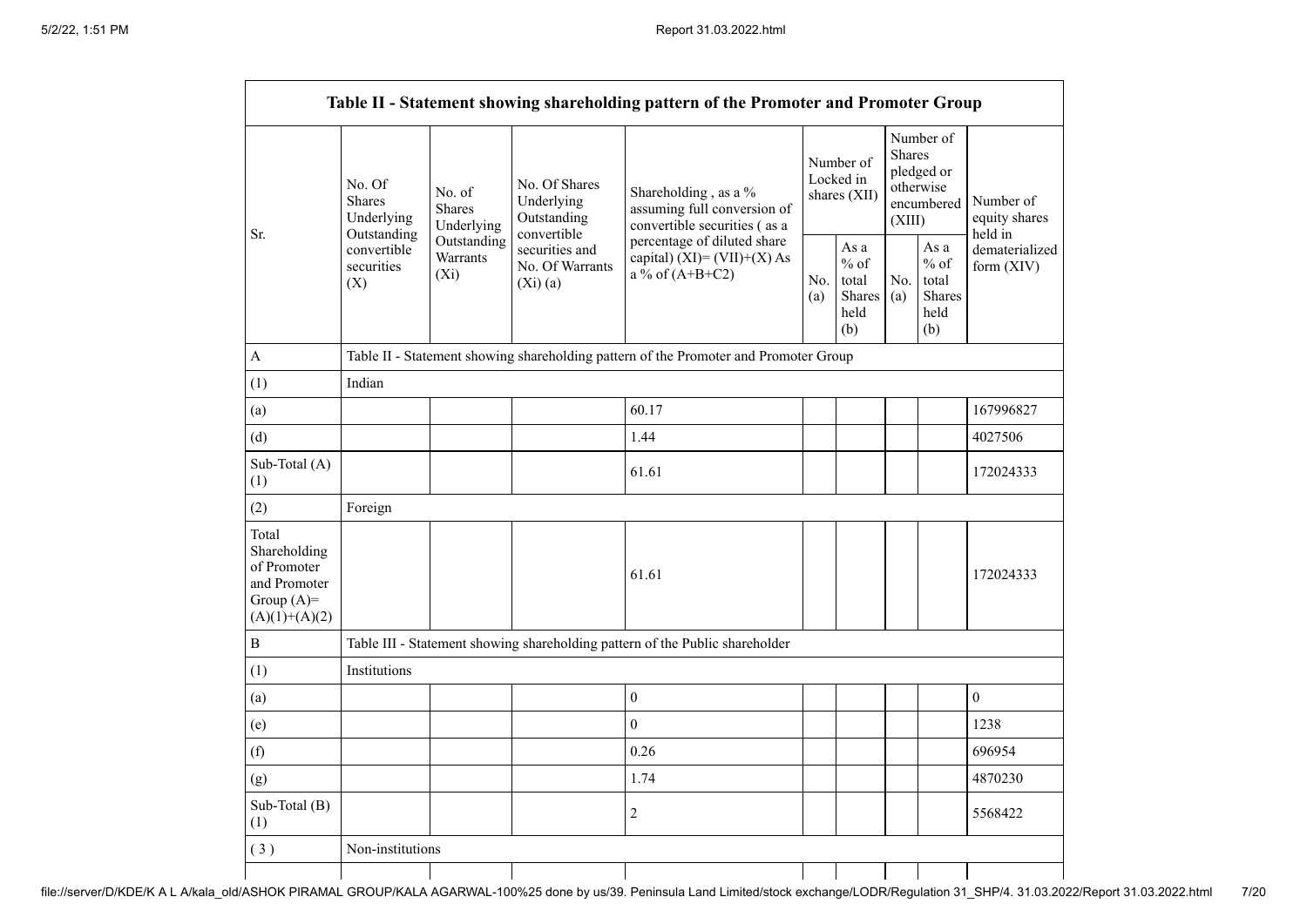5/2/22, 1:51 PM Report 31.03.2022.html

| (a(i))                                                                  |  | 20.33                                                                                         |  |  | 54307962  |
|-------------------------------------------------------------------------|--|-----------------------------------------------------------------------------------------------|--|--|-----------|
| (a(ii))                                                                 |  | 7.67                                                                                          |  |  | 21144160  |
| (e)                                                                     |  | 8.38                                                                                          |  |  | 23319257  |
| Sub-Total $(B)$<br>(3)                                                  |  | 36.38                                                                                         |  |  | 98771379  |
| <b>Total Public</b><br>Shareholding<br>$(B)=(B)(1)+$<br>$(B)(2)+(B)(3)$ |  | 38.39                                                                                         |  |  | 104339801 |
| $\mathcal{C}$                                                           |  | Table IV - Statement showing shareholding pattern of the Non Promoter- Non Public shareholder |  |  |           |
| Total (<br>$A+B+C2$ )                                                   |  | 100                                                                                           |  |  | 276364134 |
| Total $(A+B+C)$                                                         |  | 100                                                                                           |  |  | 276364134 |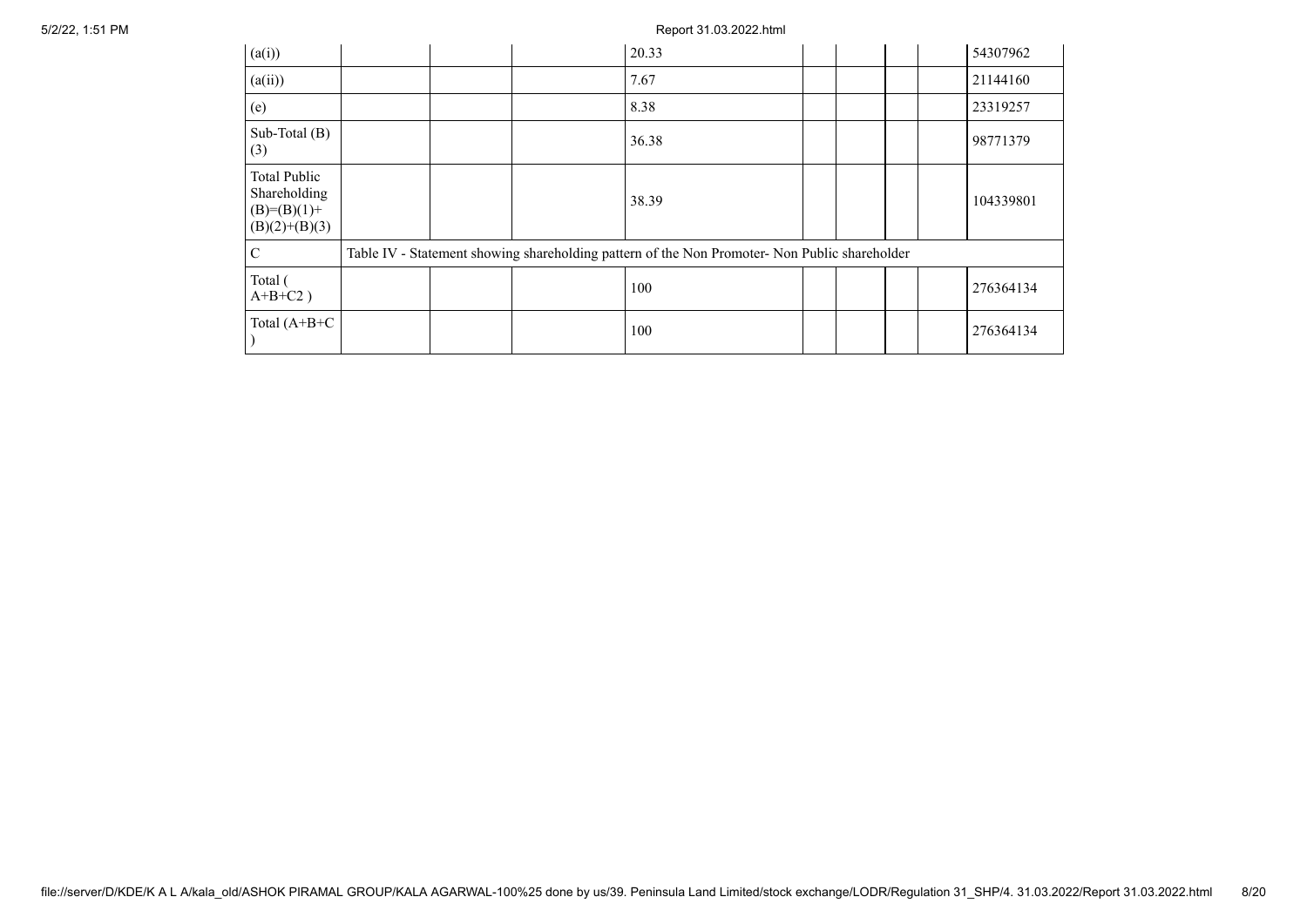|                                                                                                                      | <b>Individuals/Hindu undivided Family</b> |                                               |                   |                         |                                          |                                             |                                    |  |  |
|----------------------------------------------------------------------------------------------------------------------|-------------------------------------------|-----------------------------------------------|-------------------|-------------------------|------------------------------------------|---------------------------------------------|------------------------------------|--|--|
| Searial No.                                                                                                          | $\mathbf{1}$                              | $\overline{2}$                                | $\overline{3}$    | $\overline{4}$          | 5                                        | 6                                           | $\boldsymbol{7}$                   |  |  |
| Name of the<br>Shareholders (I)                                                                                      | <b>URVI ASHOK</b><br>PIRAMAL              | <b>JAYDEV</b><br><b>MUKUND</b><br><b>MODY</b> | Urvi Piramal<br>A | Rajeev Ashok<br>Piramal | <b>NANDAN</b><br><b>ASHOK</b><br>PIRAMAL | <b>HARSHVARDHAN</b><br><b>ASHOK PIRAMAL</b> | <b>KALPANA</b><br><b>SINGHANIA</b> |  |  |
| PAN(II)                                                                                                              | AACTA4230A                                | AFJPM7431F                                    | AAJPP8861F        | AAEPP7727R              | AFWPP9313E                               | AAEPP7728A                                  | ABXPS4726R                         |  |  |
| No. of fully paid<br>up equity shares<br>held (IV)                                                                   | 120310717                                 | 41800000                                      | 3092015           | 921365                  | 921365                                   | 921365                                      | 30000                              |  |  |
| No. Of Partly paid-<br>up equity shares<br>held(V)                                                                   |                                           |                                               |                   |                         |                                          |                                             |                                    |  |  |
| No. Of shares<br>underlying<br>Depository<br>Receipts (VI)                                                           |                                           |                                               |                   |                         |                                          |                                             |                                    |  |  |
| Total nos. shares<br>held $(VII) = (IV) +$<br>$(V)$ + $(VI)$                                                         | 120310717                                 | 41800000                                      | 3092015           | 921365                  | 921365                                   | 921365                                      | 30000                              |  |  |
| Shareholding as a<br>% of total no. of<br>shares (calculated<br>as per SCRR,<br>1957) (VIII) As a<br>% of $(A+B+C2)$ | 43.09                                     | 14.97                                         | 1.11              | 0.33                    | 0.33                                     | 0.33                                        | 0.01                               |  |  |
| Number of Voting Rights held in each class of securities (IX)                                                        |                                           |                                               |                   |                         |                                          |                                             |                                    |  |  |
| Class eg:X                                                                                                           | 120310717                                 | 41800000                                      | 3092015           | 921365                  | 921365                                   | 921365                                      | 30000                              |  |  |
| Class eg:y                                                                                                           |                                           |                                               |                   |                         |                                          |                                             |                                    |  |  |
| Total                                                                                                                | 120310717                                 | 41800000                                      | 3092015           | 921365                  | 921365                                   | 921365                                      | 30000                              |  |  |
| Total as a % of<br><b>Total Voting rights</b>                                                                        | 43.09                                     | 14.97                                         | 1.11              | 0.33                    | 0.33                                     | 0.33                                        | 0.01                               |  |  |
| No. Of Shares<br>Underlying<br>Outstanding<br>convertible<br>securities $(X)$                                        |                                           |                                               |                   |                         |                                          |                                             |                                    |  |  |
| No. of Shares<br>Underlying                                                                                          |                                           |                                               |                   |                         |                                          |                                             |                                    |  |  |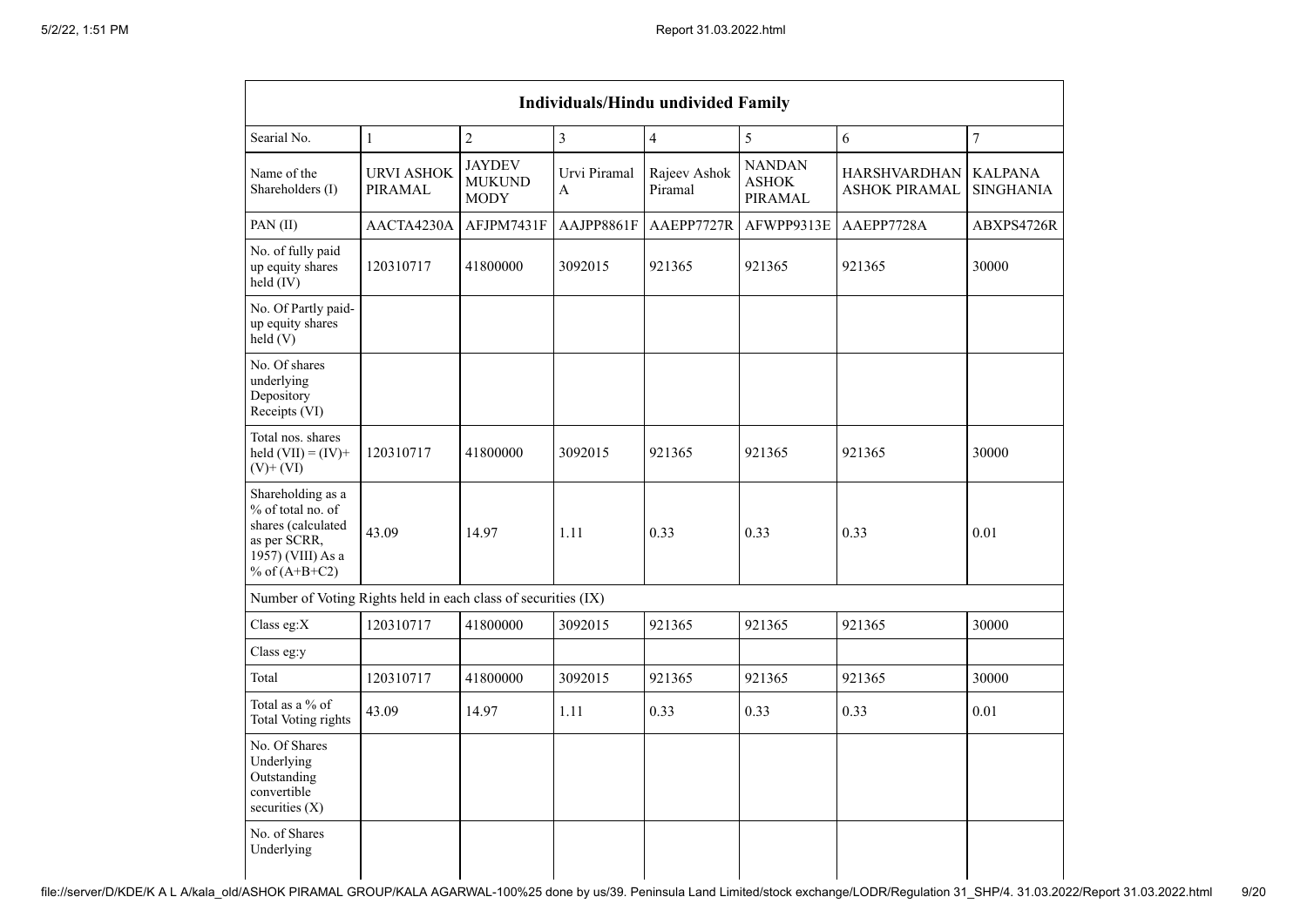| Outstanding<br>Warrants (Xi)                                                                                                                                                             |           |                   |          |          |          |                |                   |
|------------------------------------------------------------------------------------------------------------------------------------------------------------------------------------------|-----------|-------------------|----------|----------|----------|----------------|-------------------|
| No. Of Shares<br>Underlying<br>Outstanding<br>convertible<br>securities and No.<br>Of Warrants (Xi)<br>(a)                                                                               |           |                   |          |          |          |                |                   |
| Shareholding, as a<br>% assuming full<br>conversion of<br>convertible<br>securities (as a<br>percentage of<br>diluted share<br>capital) (XI)=<br>$(VII)+(Xi)(a)$ As a<br>% of $(A+B+C2)$ | 43.09     | 14.97             | 1.11     | 0.33     | 0.33     | 0.33           | 0.01              |
| Number of Locked in shares (XII)                                                                                                                                                         |           |                   |          |          |          |                |                   |
| No. (a)                                                                                                                                                                                  |           |                   |          |          |          |                |                   |
| As a % of total<br>Shares held (b)                                                                                                                                                       |           |                   |          |          |          |                |                   |
| Number of Shares pledged or otherwise encumbered (XIII)                                                                                                                                  |           |                   |          |          |          |                |                   |
| No. (a)                                                                                                                                                                                  |           |                   |          |          |          |                |                   |
| As a % of total<br>Shares held (b)                                                                                                                                                       |           |                   |          |          |          |                |                   |
| Number of equity<br>shares held in<br>dematerialized<br>form (XIV)                                                                                                                       | 120310717 | 41800000          | 3092015  | 921365   | 921365   | 921365         | 30000             |
| Reason for not providing PAN                                                                                                                                                             |           |                   |          |          |          |                |                   |
| Reason for not<br>providing PAN                                                                                                                                                          |           |                   |          |          |          |                |                   |
| Shareholder type                                                                                                                                                                         | Promoter  | Promoter<br>Group | Promoter | Promoter | Promoter | Promoter Group | Promoter<br>Group |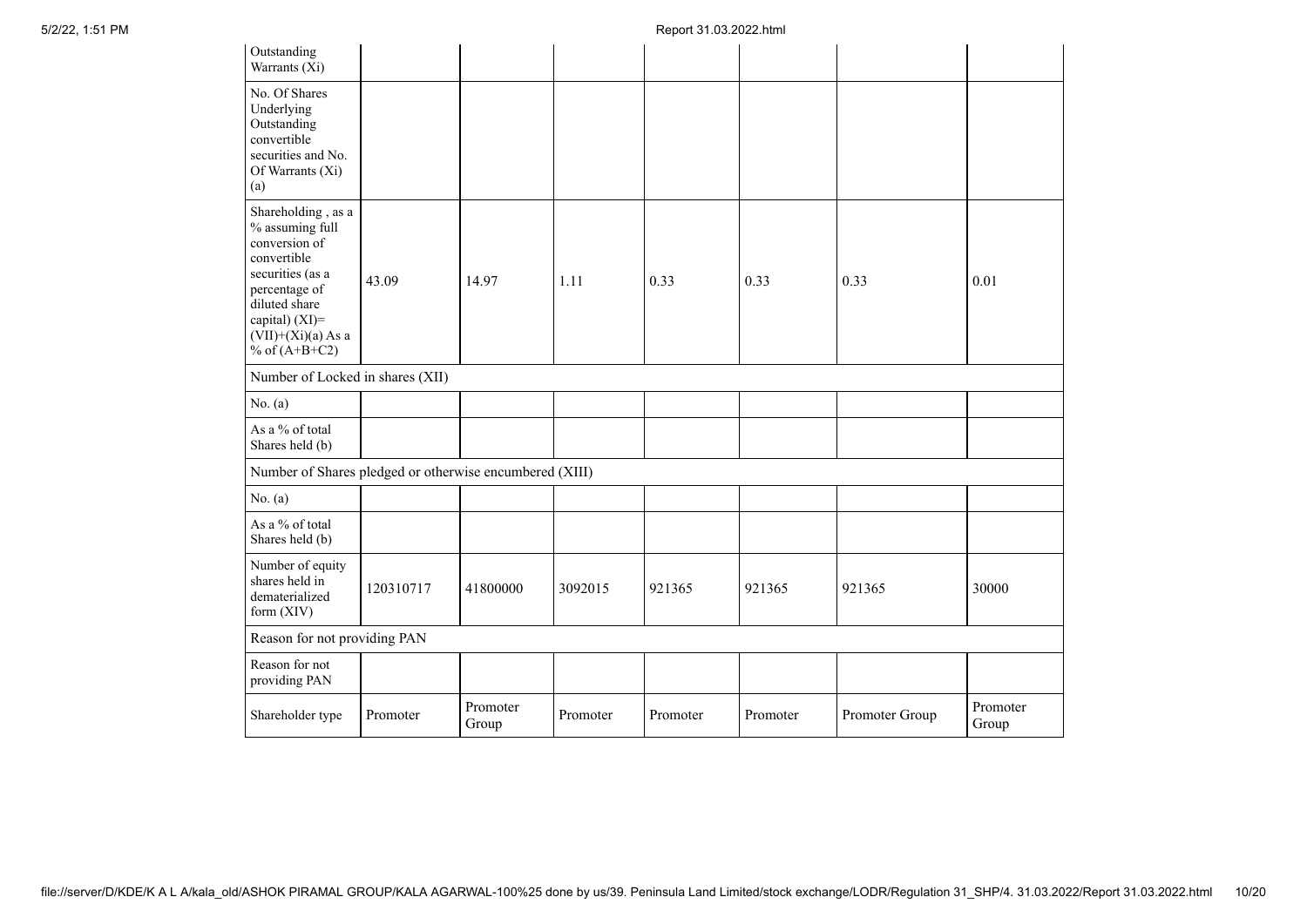|                                                                                                                      | <b>Individuals/Hindu undivided Family</b>                     |  |  |  |  |  |  |  |
|----------------------------------------------------------------------------------------------------------------------|---------------------------------------------------------------|--|--|--|--|--|--|--|
| Searial No.                                                                                                          |                                                               |  |  |  |  |  |  |  |
| Name of the<br>Shareholders (I)                                                                                      | Click here to go back                                         |  |  |  |  |  |  |  |
| PAN(II)                                                                                                              | Total                                                         |  |  |  |  |  |  |  |
| No. of fully paid<br>up equity shares<br>$held$ (IV)                                                                 | 167996827                                                     |  |  |  |  |  |  |  |
| No. Of Partly paid-<br>up equity shares<br>held(V)                                                                   |                                                               |  |  |  |  |  |  |  |
| No. Of shares<br>underlying<br>Depository<br>Receipts (VI)                                                           |                                                               |  |  |  |  |  |  |  |
| Total nos. shares<br>held $(VII) = (IV) +$<br>$(V)$ + $(VI)$                                                         | 167996827                                                     |  |  |  |  |  |  |  |
| Shareholding as a<br>% of total no. of<br>shares (calculated<br>as per SCRR,<br>1957) (VIII) As a<br>% of $(A+B+C2)$ | 60.17                                                         |  |  |  |  |  |  |  |
|                                                                                                                      | Number of Voting Rights held in each class of securities (IX) |  |  |  |  |  |  |  |
| Class eg:X                                                                                                           | 167996827                                                     |  |  |  |  |  |  |  |
| Class eg:y                                                                                                           |                                                               |  |  |  |  |  |  |  |
| Total                                                                                                                | 167996827                                                     |  |  |  |  |  |  |  |
| Total as a % of<br><b>Total Voting rights</b>                                                                        | 60.17                                                         |  |  |  |  |  |  |  |
| No. Of Shares<br>Underlying<br>Outstanding<br>convertible<br>securities (X)                                          |                                                               |  |  |  |  |  |  |  |
| No. of Shares<br>Underlying<br>Outstanding<br>Warrants $(X_i)$                                                       |                                                               |  |  |  |  |  |  |  |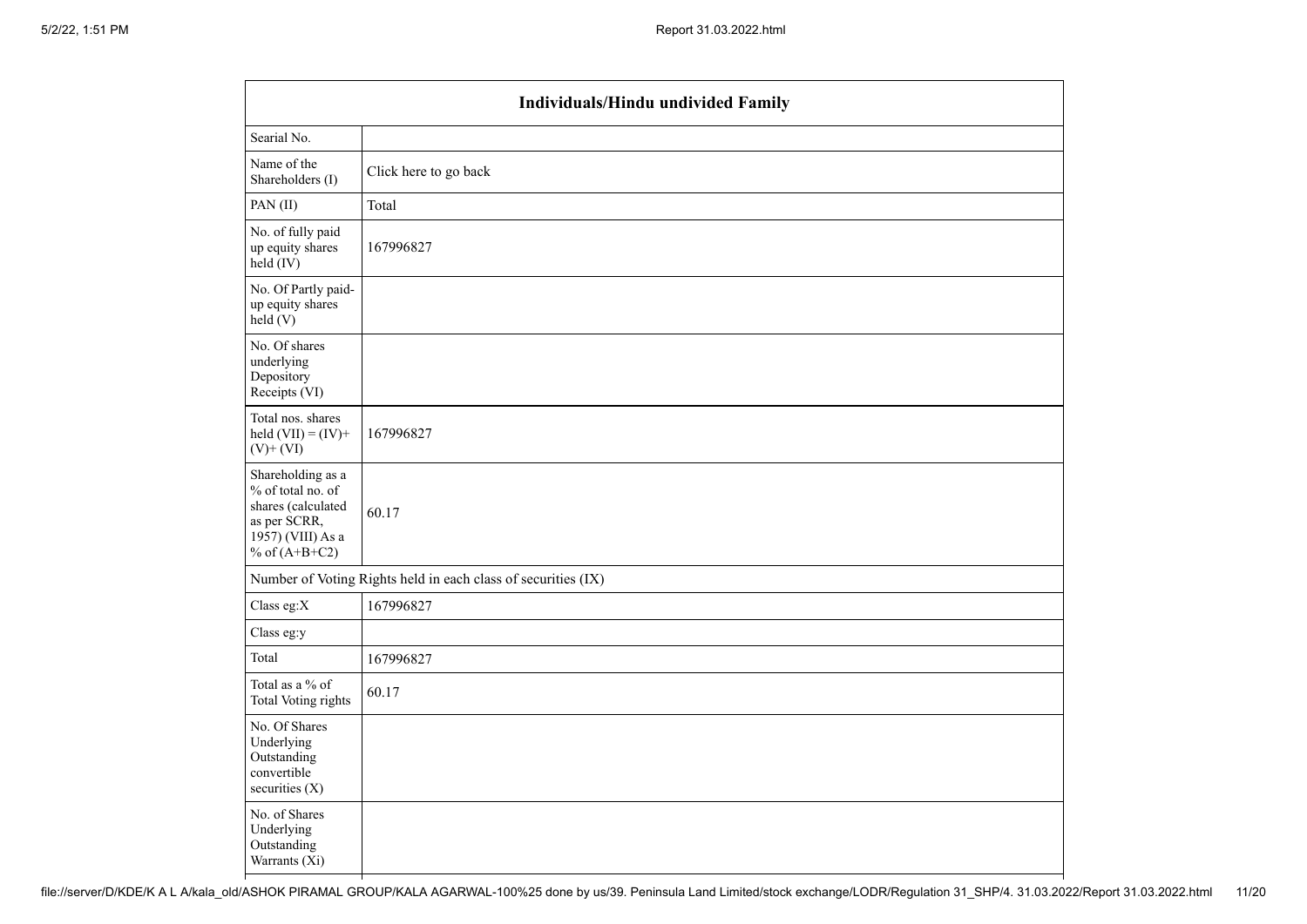5/2/22, 1:51 PM Report 31.03.2022.html

| No. Of Shares<br>Underlying<br>Outstanding<br>convertible<br>securities and No.<br>Of Warrants (Xi)<br>(a)                                                                               |                                                         |
|------------------------------------------------------------------------------------------------------------------------------------------------------------------------------------------|---------------------------------------------------------|
| Shareholding, as a<br>% assuming full<br>conversion of<br>convertible<br>securities (as a<br>percentage of<br>diluted share<br>capital) (XI)=<br>$(VII)+(Xi)(a)$ As a<br>% of $(A+B+C2)$ | 60.17                                                   |
| Number of Locked in shares (XII)                                                                                                                                                         |                                                         |
| No. $(a)$                                                                                                                                                                                |                                                         |
| As a % of total<br>Shares held (b)                                                                                                                                                       |                                                         |
|                                                                                                                                                                                          | Number of Shares pledged or otherwise encumbered (XIII) |
| No. $(a)$                                                                                                                                                                                |                                                         |
| As a % of total<br>Shares held (b)                                                                                                                                                       |                                                         |
| Number of equity<br>shares held in<br>dematerialized<br>form (XIV)                                                                                                                       | 167996827                                               |
| Reason for not providing PAN                                                                                                                                                             |                                                         |
| Reason for not<br>providing PAN                                                                                                                                                          |                                                         |
| Shareholder type                                                                                                                                                                         |                                                         |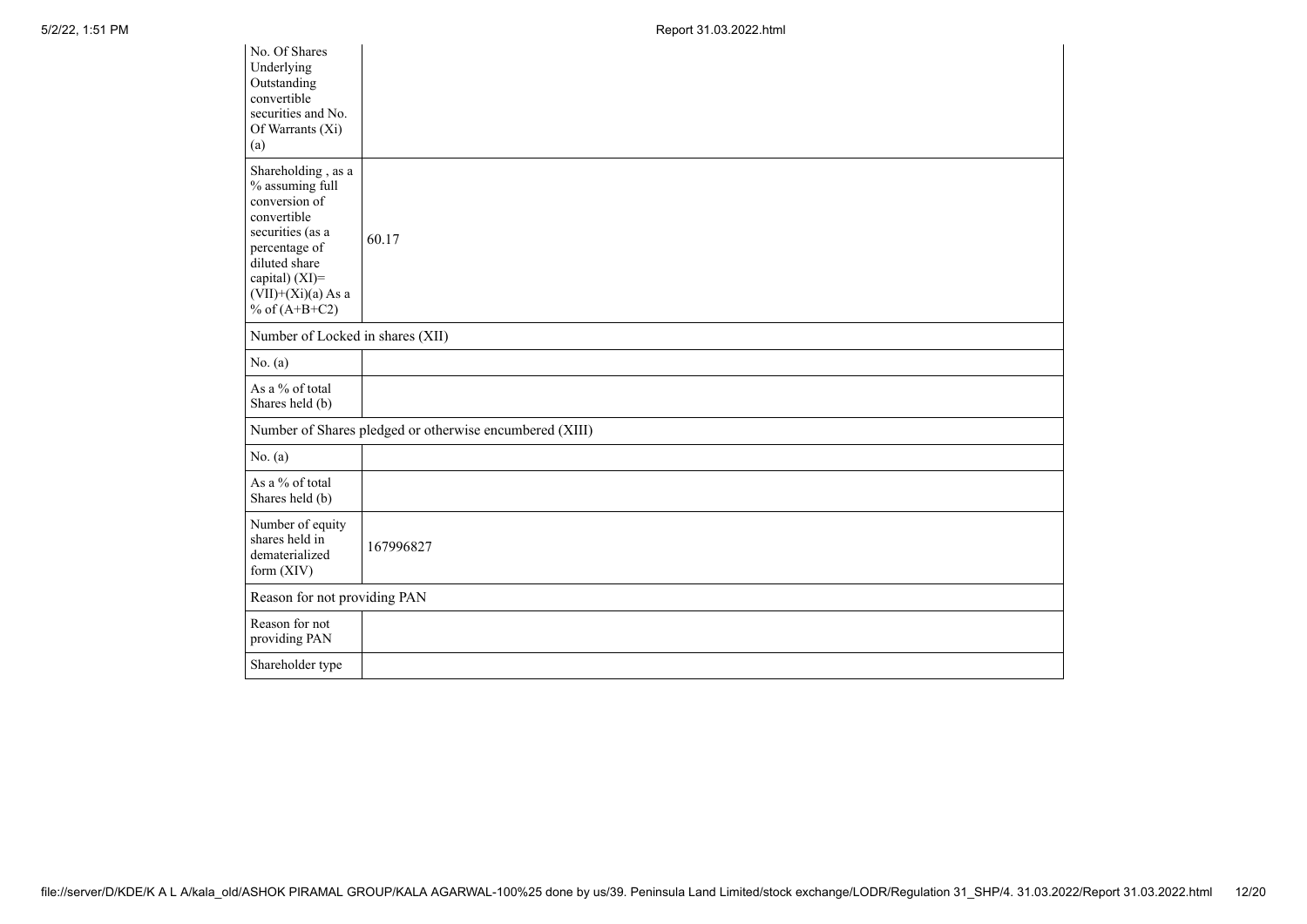| Any Other (specify)                                                                                                  |                                                                             |                                                                                                                                                                                    |              |                         |                             |  |  |  |  |
|----------------------------------------------------------------------------------------------------------------------|-----------------------------------------------------------------------------|------------------------------------------------------------------------------------------------------------------------------------------------------------------------------------|--------------|-------------------------|-----------------------------|--|--|--|--|
| Searial No.                                                                                                          | $\overline{2}$<br>$\mathbf{1}$<br>$\overline{\mathbf{3}}$<br>$\overline{4}$ |                                                                                                                                                                                    |              |                         |                             |  |  |  |  |
| Category                                                                                                             | <b>Trusts</b>                                                               |                                                                                                                                                                                    | Trusts       | <b>Bodies Corporate</b> | Click<br>here to go<br>back |  |  |  |  |
| Name of the<br>Shareholders (I)                                                                                      | <b>ANJALI MODY</b><br><b>FAMILY PRIVATE</b><br><b>LIMITED</b>               | ADITI MODY<br>AARTI PANDIT<br><b>POWERJET CARRIERS</b><br><b>FAMILY PRIVATE</b><br><b>FAMILY PRIVATE</b><br>AND TRANSPORTERS PVT<br><b>LIMITED</b><br><b>LIMITED</b><br><b>LTD</b> |              |                         |                             |  |  |  |  |
| PAN(II)                                                                                                              | AACTA7565N                                                                  | AACTA6703A                                                                                                                                                                         | AACTA7012Q   | AAECP7951J              | Total                       |  |  |  |  |
| No. of the<br>Shareholders (I)                                                                                       | $\mathbf{1}$                                                                | $\mathbf{1}$                                                                                                                                                                       | $\mathbf{1}$ | $\mathbf{1}$            | $\overline{4}$              |  |  |  |  |
| No. of fully paid<br>up equity shares<br>1324000<br>held (IV)                                                        |                                                                             | 1324000                                                                                                                                                                            | 1313092      | 66414                   | 4027506                     |  |  |  |  |
| No. Of Partly paid-<br>up equity shares<br>held(V)                                                                   |                                                                             |                                                                                                                                                                                    |              |                         |                             |  |  |  |  |
| No. Of shares<br>underlying<br>Depository<br>Receipts (VI)                                                           |                                                                             |                                                                                                                                                                                    |              |                         |                             |  |  |  |  |
| Total nos. shares<br>held $(VII) = (IV) +$<br>$(V)$ + $(VI)$                                                         | 1324000                                                                     | 1324000                                                                                                                                                                            | 1313092      | 66414                   | 4027506                     |  |  |  |  |
| Shareholding as a<br>% of total no. of<br>shares (calculated<br>as per SCRR,<br>1957) (VIII) As a<br>% of $(A+B+C2)$ | 0.47                                                                        | 0.47                                                                                                                                                                               | 0.47         | 0.02                    | 1.44                        |  |  |  |  |
|                                                                                                                      | Number of Voting Rights held in each class of securities (IX)               |                                                                                                                                                                                    |              |                         |                             |  |  |  |  |
| Class eg: X                                                                                                          | 1324000                                                                     | 1324000                                                                                                                                                                            | 1313092      | 66414                   | 4027506                     |  |  |  |  |
| Class eg:y                                                                                                           |                                                                             |                                                                                                                                                                                    |              |                         |                             |  |  |  |  |
| Total                                                                                                                | 1324000                                                                     | 1324000                                                                                                                                                                            | 1313092      | 66414                   | 4027506                     |  |  |  |  |
| Total as a % of<br><b>Total Voting rights</b>                                                                        | 0.47                                                                        | 0.47                                                                                                                                                                               | 0.47         | 0.02                    | 1.44                        |  |  |  |  |
| No. Of Shares                                                                                                        |                                                                             |                                                                                                                                                                                    |              |                         |                             |  |  |  |  |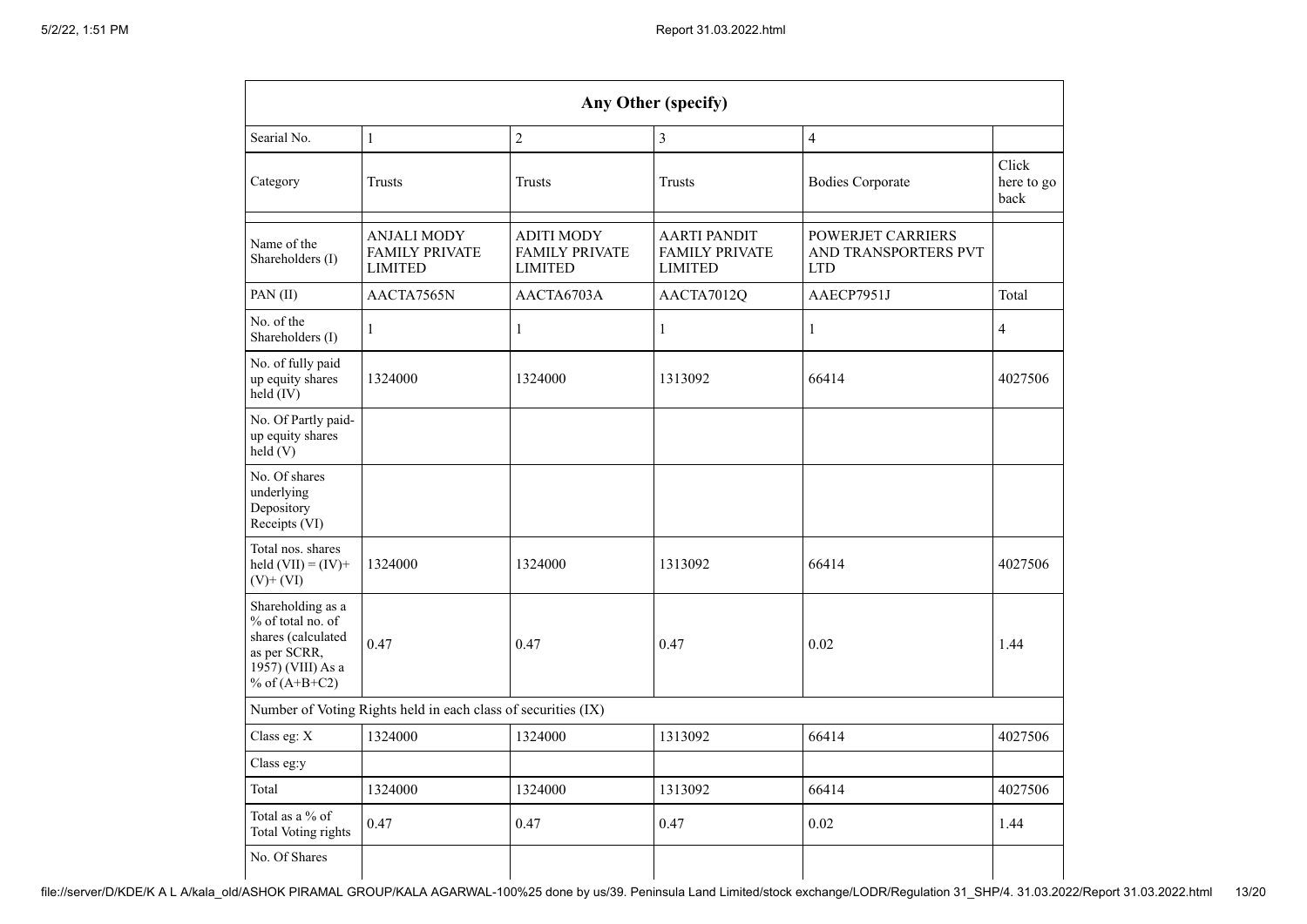| Underlying<br>Outstanding<br>convertible<br>securities (X)                                                                                                                           |                                                         |                |                |                |         |
|--------------------------------------------------------------------------------------------------------------------------------------------------------------------------------------|---------------------------------------------------------|----------------|----------------|----------------|---------|
| No. of Shares<br>Underlying<br>Outstanding<br>Warrants (Xi)                                                                                                                          |                                                         |                |                |                |         |
| No. Of Shares<br>Underlying<br>Outstanding<br>convertible<br>securities and No.<br>Of Warrants (Xi)<br>(a)                                                                           |                                                         |                |                |                |         |
| Shareholding, as a<br>% assuming full<br>conversion of<br>convertible<br>securities (as a<br>percentage of<br>diluted share<br>capital) (XI)=<br>$(VII)+(X)$ As a %<br>of $(A+B+C2)$ | 0.47                                                    | 0.47           | 0.47           | 0.02           | 1.44    |
| Number of Locked in shares (XII)                                                                                                                                                     |                                                         |                |                |                |         |
| No. (a)                                                                                                                                                                              |                                                         |                |                |                |         |
| As a % of total<br>Shares held (b)                                                                                                                                                   |                                                         |                |                |                |         |
|                                                                                                                                                                                      | Number of Shares pledged or otherwise encumbered (XIII) |                |                |                |         |
| No. $(a)$                                                                                                                                                                            |                                                         |                |                |                |         |
| As a % of total<br>Shares held (b)                                                                                                                                                   |                                                         |                |                |                |         |
| Number of equity<br>shares held in<br>dematerialized<br>form (XIV)                                                                                                                   | 1324000                                                 | 1324000        | 1313092        | 66414          | 4027506 |
| Reason for not providing PAN                                                                                                                                                         |                                                         |                |                |                |         |
| Reason for not<br>providing PAN                                                                                                                                                      |                                                         |                |                |                |         |
| Shareholder type                                                                                                                                                                     | Promoter Group                                          | Promoter Group | Promoter Group | Promoter Group |         |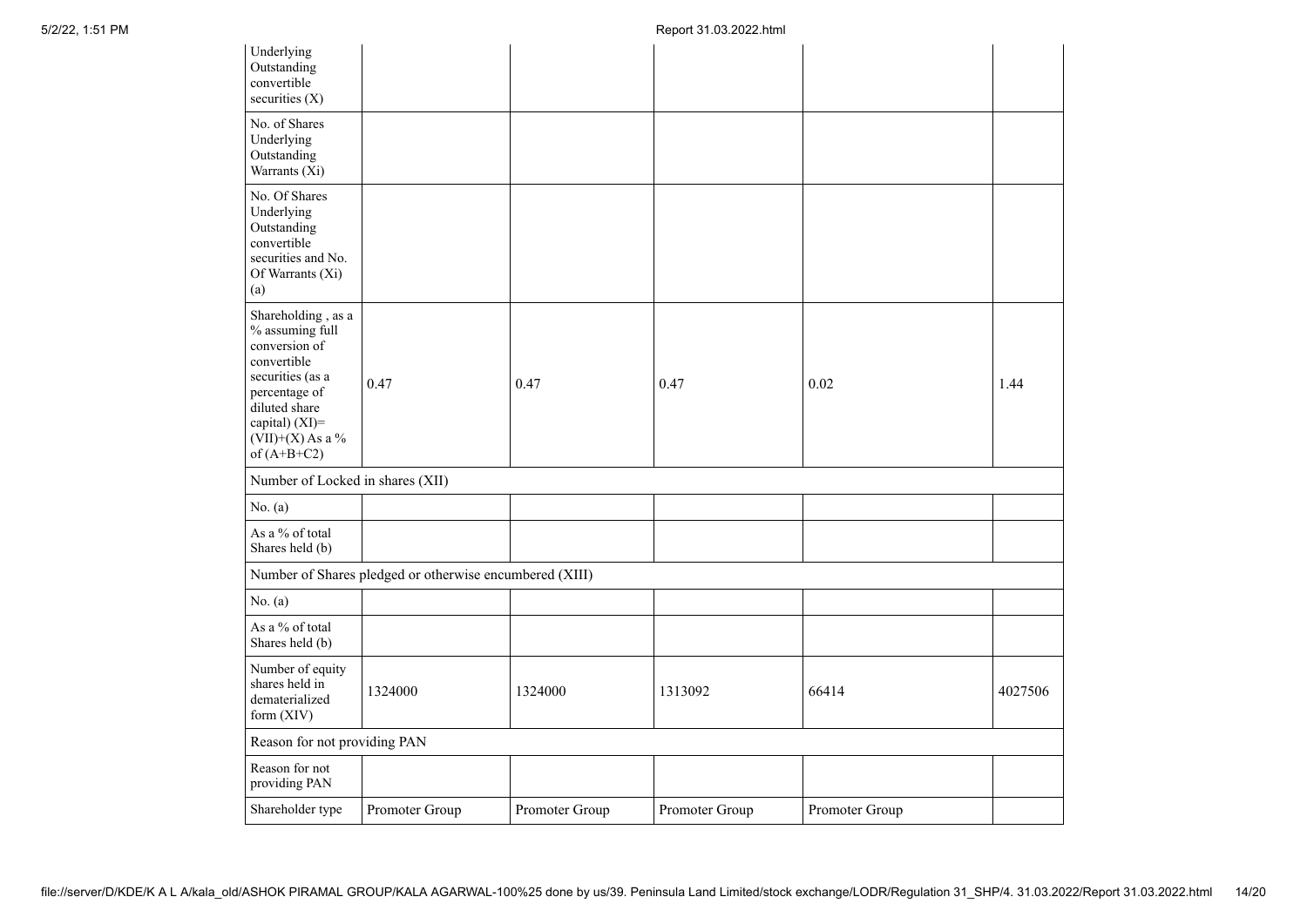| Any Other (specify)                                                                                                  |              |                |                            |                     |                                     |                                           |                              |  |  |
|----------------------------------------------------------------------------------------------------------------------|--------------|----------------|----------------------------|---------------------|-------------------------------------|-------------------------------------------|------------------------------|--|--|
| Searial No.                                                                                                          | $\mathbf{1}$ | $\overline{2}$ | $\overline{3}$             | $\overline{4}$      | 5                                   | 6                                         | $\overline{7}$               |  |  |
| Category                                                                                                             | <b>IEPF</b>  | <b>LLP</b>     | <b>Bodies</b><br>Corporate | Clearing<br>Members | Director or<br>Director's Relatives | Director or Director's<br>Relatives       | Non-Resident<br>Indian (NRI) |  |  |
| Category / More<br>than 1 percentage                                                                                 | Category     | Category       | Category                   | Category            | Category                            | More than 1 percentage of<br>shareholding | Category                     |  |  |
| Name of the<br>Shareholders (I)                                                                                      |              |                |                            |                     |                                     | <b>SUNITA MAHESH</b><br><b>GUPTA</b>      |                              |  |  |
| PAN(II)                                                                                                              |              |                |                            |                     |                                     | AAQPG7154F                                |                              |  |  |
| No. of the<br>Shareholders (I)                                                                                       | 1            | 21             | 313                        | 55                  | 5                                   | 1                                         | 362                          |  |  |
| No. of fully paid<br>up equity shares<br>held (IV)                                                                   | 2465248      | 229403         | 8664214                    | 598159              | 5482196                             | 3220401                                   | 1304528                      |  |  |
| No. Of Partly paid-<br>up equity shares<br>held (V)                                                                  |              |                |                            |                     |                                     |                                           |                              |  |  |
| No. Of shares<br>underlying<br>Depository<br>Receipts (VI)                                                           |              |                |                            |                     |                                     |                                           |                              |  |  |
| Total nos. shares<br>held $(VII) = (IV) +$<br>$(V)+(VI)$                                                             | 2465248      | 229403         | 8664214                    | 598159              | 5482196                             | 3220401                                   | 1304528                      |  |  |
| Shareholding as a<br>% of total no. of<br>shares (calculated<br>as per SCRR,<br>1957) (VIII) As a<br>% of $(A+B+C2)$ | 0.88         | 0.08           | 3.1                        | 0.21                | 1.96                                | 1.15                                      | 0.47                         |  |  |
| Number of Voting Rights held in each class of securities (IX)                                                        |              |                |                            |                     |                                     |                                           |                              |  |  |
| Class eg: X                                                                                                          | 2465248      | 229403         | 8664214                    | 598159              | 5482196                             | 3220401                                   | 1304528                      |  |  |
| Class eg:y                                                                                                           |              |                |                            |                     |                                     |                                           |                              |  |  |
| Total                                                                                                                | 2465248      | 229403         | 8664214                    | 598159              | 5482196                             | 3220401                                   | 1304528                      |  |  |
| Total as a $\%$ of<br><b>Total Voting rights</b>                                                                     | 0.88         | 0.08           | 3.1                        | 0.21                | 1.96                                | 1.15                                      | 0.47                         |  |  |
| No. Of Shares                                                                                                        |              |                |                            |                     |                                     |                                           |                              |  |  |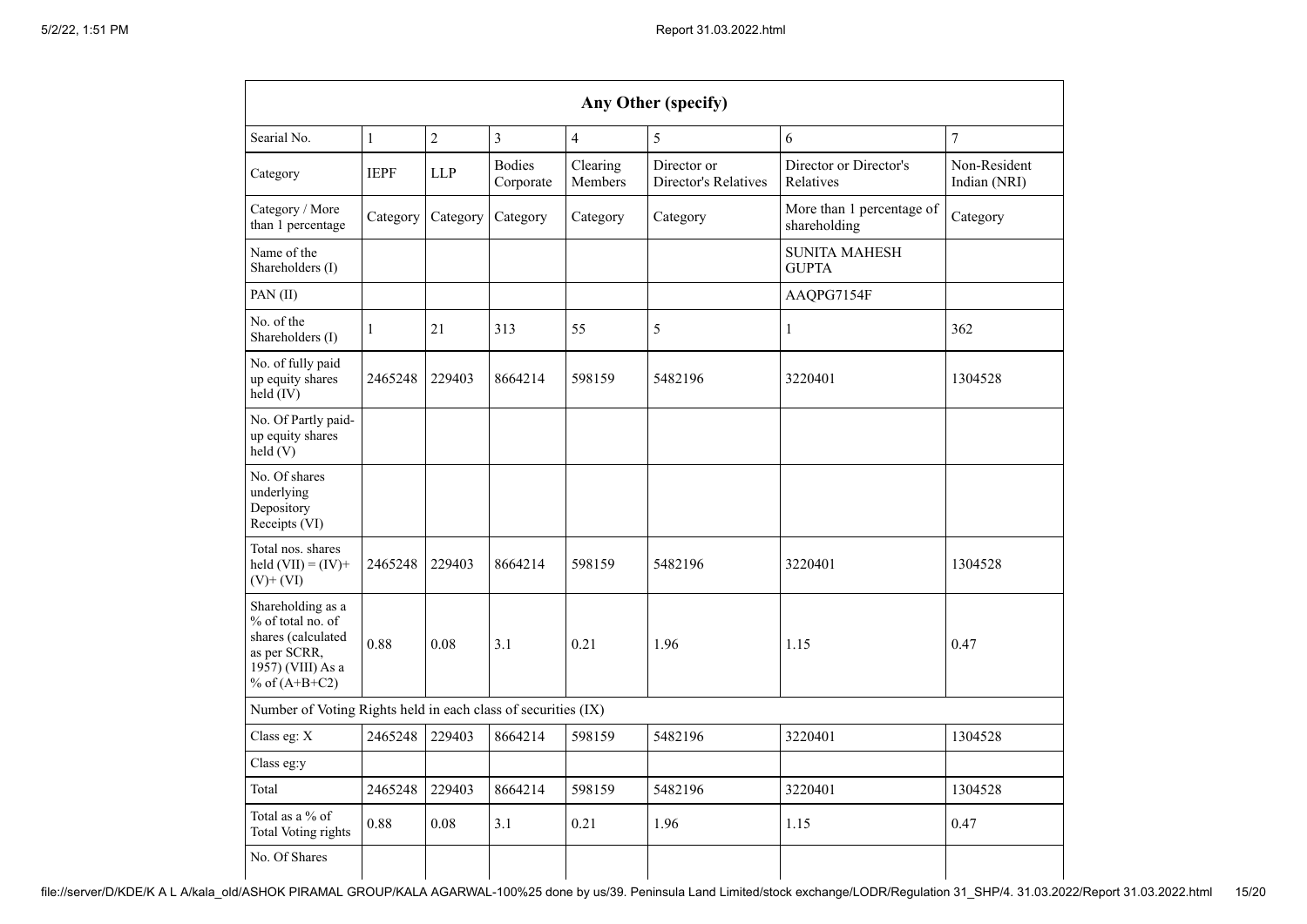| Underlying<br>Outstanding<br>convertible<br>securities (X)                                                                                                                           |         |        |         |        |         |         |         |
|--------------------------------------------------------------------------------------------------------------------------------------------------------------------------------------|---------|--------|---------|--------|---------|---------|---------|
| No. of Shares<br>Underlying<br>Outstanding<br>Warrants (Xi)                                                                                                                          |         |        |         |        |         |         |         |
| No. Of Shares<br>Underlying<br>Outstanding<br>convertible<br>securities and No.<br>Of Warrants (Xi)<br>(a)                                                                           |         |        |         |        |         |         |         |
| Shareholding, as a<br>% assuming full<br>conversion of<br>convertible<br>securities (as a<br>percentage of<br>diluted share<br>capital) (XI)=<br>$(VII)+(X)$ As a %<br>of $(A+B+C2)$ | 0.88    | 0.08   | 3.1     | 0.21   | 1.96    | 1.15    | 0.47    |
| Number of Locked in shares (XII)                                                                                                                                                     |         |        |         |        |         |         |         |
| No. $(a)$                                                                                                                                                                            |         |        |         |        |         |         |         |
| As a % of total<br>Shares held (b)                                                                                                                                                   |         |        |         |        |         |         |         |
| Number of equity<br>shares held in<br>dematerialized<br>form (XIV)                                                                                                                   | 2465248 | 229403 | 8620389 | 598159 | 5482196 | 3220401 | 1268277 |
| Reason for not providing PAN                                                                                                                                                         |         |        |         |        |         |         |         |
| Reason for not<br>providing PAN                                                                                                                                                      |         |        |         |        |         |         |         |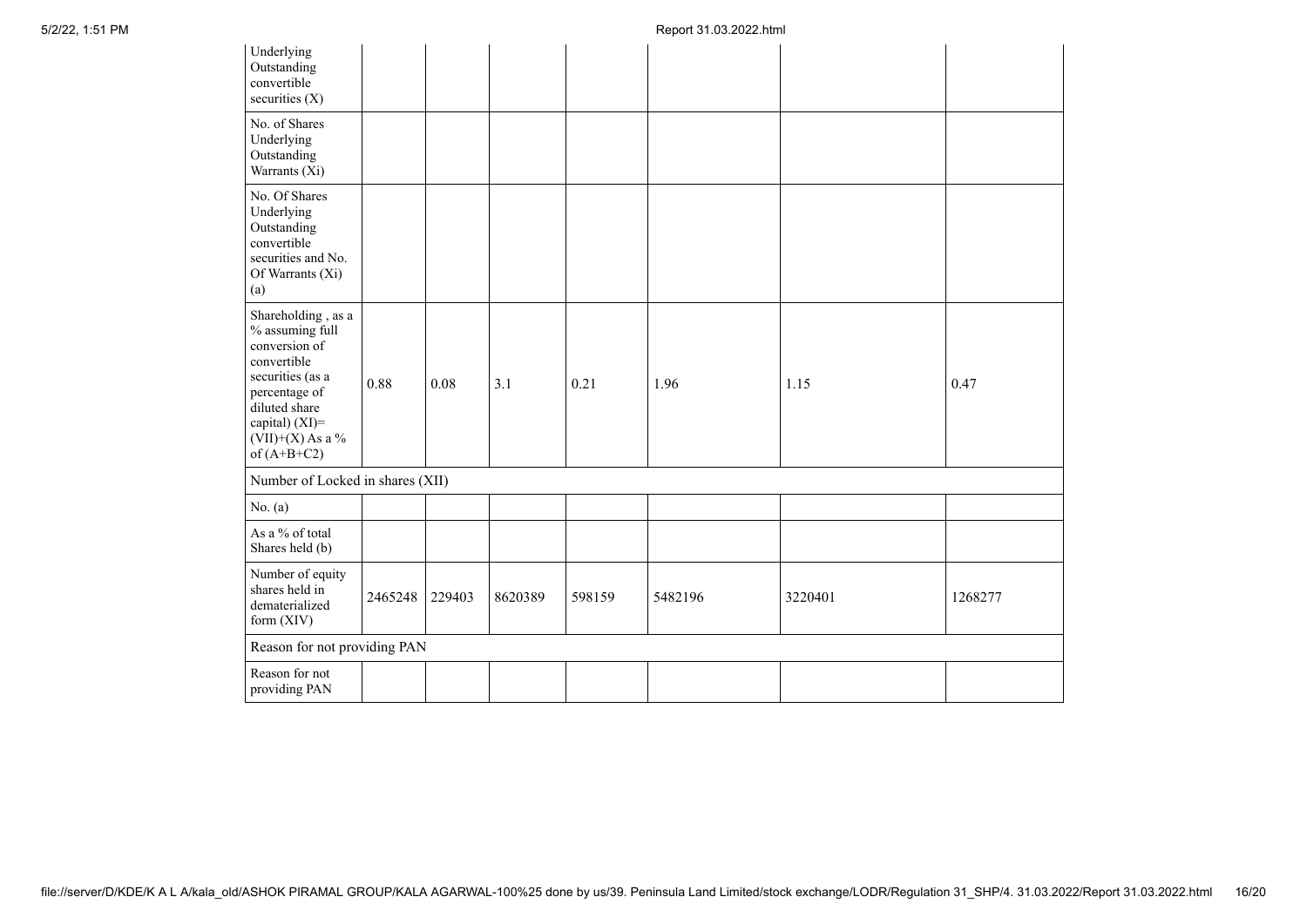| Any Other (specify)                                                                                                  |                                                               |                |             |                       |  |  |  |  |  |
|----------------------------------------------------------------------------------------------------------------------|---------------------------------------------------------------|----------------|-------------|-----------------------|--|--|--|--|--|
| Searial No.                                                                                                          | 8                                                             | 9              | 10          |                       |  |  |  |  |  |
| Category                                                                                                             | Overseas Corporate Bodies                                     | <b>Trusts</b>  | ${\rm HUF}$ |                       |  |  |  |  |  |
| Category / More<br>than 1 percentage                                                                                 | Category                                                      | Category       | Category    |                       |  |  |  |  |  |
| Name of the<br>Shareholders (I)                                                                                      |                                                               |                |             | Click here to go back |  |  |  |  |  |
| PAN(II)                                                                                                              |                                                               |                |             | Total                 |  |  |  |  |  |
| No. of the<br>Shareholders (I)                                                                                       | $\mathbf{1}$                                                  | $\overline{c}$ | 1379        | 2139                  |  |  |  |  |  |
| No. of fully paid<br>up equity shares<br>$held$ (IV)                                                                 | 50                                                            | 22400          | 4633135     | 23399333              |  |  |  |  |  |
| No. Of Partly paid-<br>up equity shares<br>held(V)                                                                   |                                                               |                |             |                       |  |  |  |  |  |
| No. Of shares<br>underlying<br>Depository<br>Receipts (VI)                                                           |                                                               |                |             |                       |  |  |  |  |  |
| Total nos. shares<br>held $(VII) = (IV) +$<br>$(V)$ + $(VI)$                                                         | 50                                                            | 22400          | 4633135     | 23399333              |  |  |  |  |  |
| Shareholding as a<br>% of total no. of<br>shares (calculated<br>as per SCRR,<br>1957) (VIII) As a<br>% of $(A+B+C2)$ | $\boldsymbol{0}$                                              | 0.01           | 1.66        | 8.37                  |  |  |  |  |  |
|                                                                                                                      | Number of Voting Rights held in each class of securities (IX) |                |             |                       |  |  |  |  |  |
| Class eg: X                                                                                                          | 50                                                            | 22400          | 4633135     | 23399333              |  |  |  |  |  |
| Class eg:y                                                                                                           |                                                               |                |             |                       |  |  |  |  |  |
| Total                                                                                                                | 50                                                            | 22400          | 4633135     | 23399333              |  |  |  |  |  |
| Total as a % of<br>Total Voting rights                                                                               | $\boldsymbol{0}$                                              | 0.01           | 1.66        | 8.37                  |  |  |  |  |  |
| No. Of Shares<br>Underlying<br>Outstanding                                                                           |                                                               |                |             |                       |  |  |  |  |  |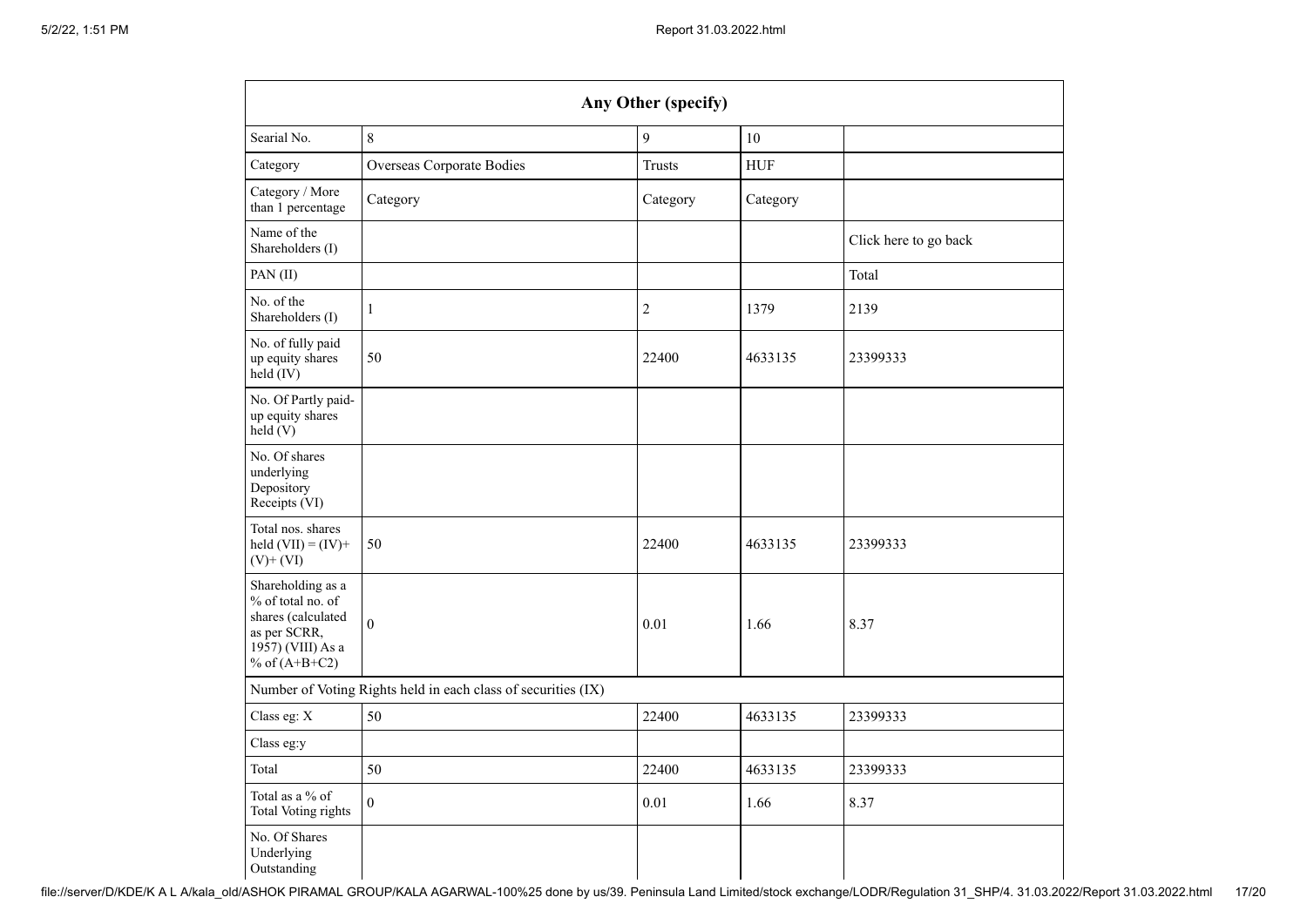| convertible<br>securities (X)                                                                                                                                                        |              |       |         |          |
|--------------------------------------------------------------------------------------------------------------------------------------------------------------------------------------|--------------|-------|---------|----------|
| No. of Shares<br>Underlying<br>Outstanding<br>Warrants (Xi)                                                                                                                          |              |       |         |          |
| No. Of Shares<br>Underlying<br>Outstanding<br>convertible<br>securities and No.<br>Of Warrants (Xi)<br>(a)                                                                           |              |       |         |          |
| Shareholding, as a<br>% assuming full<br>conversion of<br>convertible<br>securities (as a<br>percentage of<br>diluted share<br>capital) (XI)=<br>$(VII)+(X)$ As a %<br>of $(A+B+C2)$ | $\mathbf{0}$ | 0.01  | 1.66    | 8.37     |
| Number of Locked in shares (XII)                                                                                                                                                     |              |       |         |          |
| No. (a)                                                                                                                                                                              |              |       |         |          |
| As a % of total<br>Shares held (b)                                                                                                                                                   |              |       |         |          |
| Number of equity<br>shares held in<br>dematerialized<br>form (XIV)                                                                                                                   | 50           | 22400 | 4633135 | 23319257 |
| Reason for not providing PAN                                                                                                                                                         |              |       |         |          |
| Reason for not<br>providing PAN                                                                                                                                                      |              |       |         |          |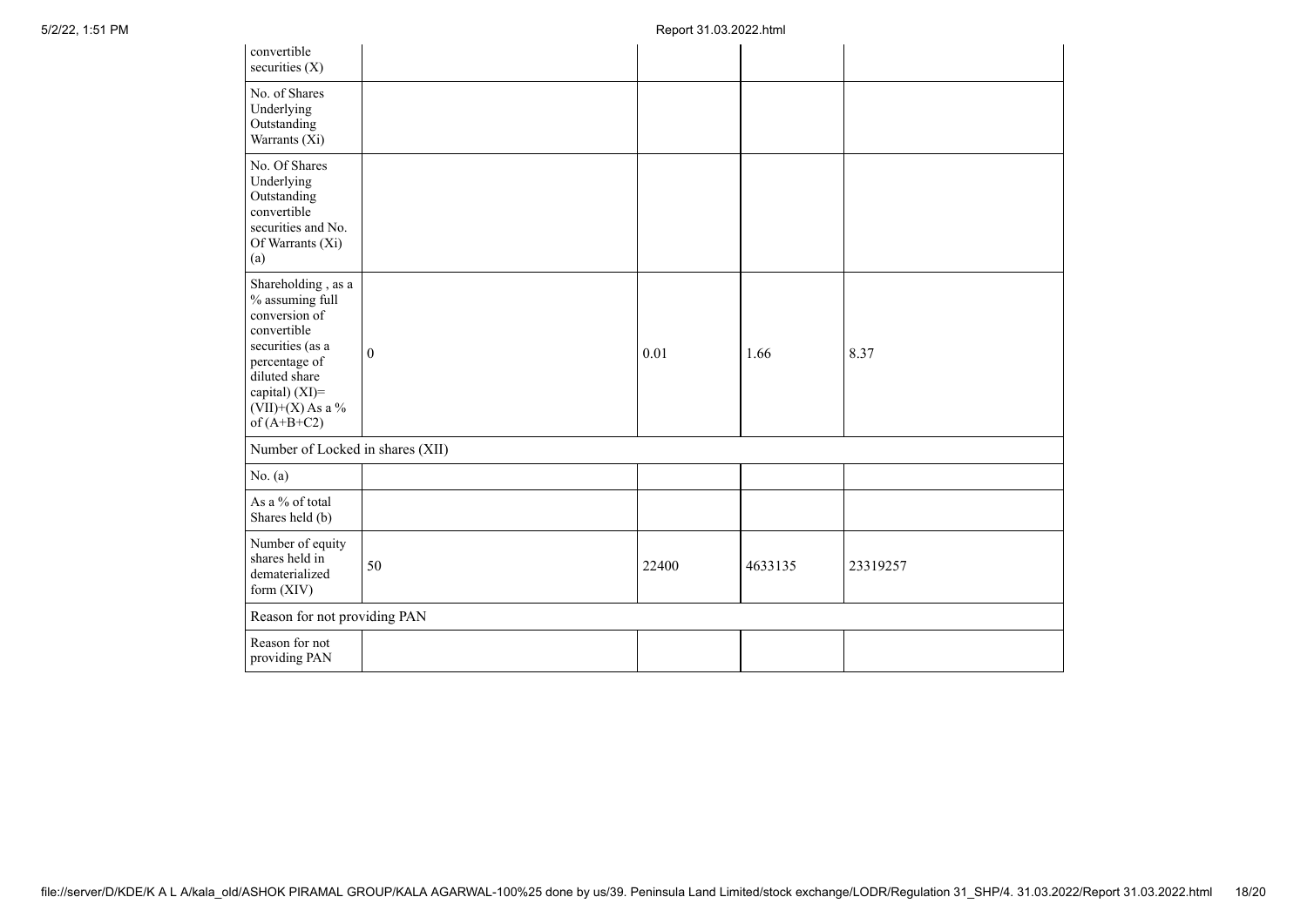|                |                                                                                 |            |                                                              |             |                                                                       |                                                                                 | significant beneficial owners |                                               |             |                                                                                                          |          |                       |                                                                        |                           |                                         |
|----------------|---------------------------------------------------------------------------------|------------|--------------------------------------------------------------|-------------|-----------------------------------------------------------------------|---------------------------------------------------------------------------------|-------------------------------|-----------------------------------------------|-------------|----------------------------------------------------------------------------------------------------------|----------|-----------------------|------------------------------------------------------------------------|---------------------------|-----------------------------------------|
|                | Details of the SBO                                                              |            |                                                              |             |                                                                       | Details of the registered owner                                                 |                               |                                               |             | Details of holding/exercise of right of the SBO in<br>the reporting company, whether direct or indirect* |          |                       |                                                                        |                           |                                         |
|                |                                                                                 |            | Passport                                                     |             |                                                                       |                                                                                 |                               | Passport                                      | Nationality | Nationality<br>(Applicable<br>in case of<br>Any other<br>is selected)                                    |          | Whether by virtue of: |                                                                        |                           |                                         |
| Sr.<br>No.     | Name                                                                            | PAN        | No. $\overline{\text{in}}$<br>case of<br>foreign<br>national | Nationality | Nationality<br>(Applicable<br>in case of<br>Any other<br>is selected) | Name                                                                            | PAN                           | No. in<br>case of<br>a<br>foreign<br>national |             |                                                                                                          | Shares   | Voting<br>rights      | Rights on<br>distributable<br>dividend or<br>any other<br>distribution | Exercise<br>of<br>control | Exercise<br>of<br>significa<br>influenc |
|                | Ashok Piramal<br>Group Real Estate<br>Trust                                     | AACTA4230A |                                                              | India       |                                                                       | <b>Ashok Piramal</b><br>Group Real Estate<br>Trust                              | AACTA4230A                    |                                               | India       |                                                                                                          |          | 29.085 29.085         | 29.085                                                                 | Yes                       | Yes                                     |
| $\overline{2}$ | Ashok Piramal<br>Group Real Estate<br>Trust                                     | AACTA4230A |                                                              | India       |                                                                       | <b>Ashok Piramal</b><br>Group Real Estate<br>Trust                              | AACTA4230A                    |                                               | India       |                                                                                                          | 9.694    | 9.694                 | 9.694                                                                  | Yes                       | Yes                                     |
| 3              | Ashok Piramal<br>Group Real Estate<br>Trust                                     | AACTA4230A |                                                              | India       |                                                                       | Ashok Piramal<br>Group Real Estate<br>Trust                                     | AACTA4230A                    |                                               | India       |                                                                                                          | 9.694    | 9.694                 | 9.694                                                                  | Yes                       | Yes                                     |
| $\overline{4}$ | Ashok Piramal<br>Group Real Estate<br>Trust                                     | AACTA4230A |                                                              | India       |                                                                       | Ashok Piramal<br>Group Real Estate<br>Trust                                     | AACTA4230A                    |                                               | India       |                                                                                                          | 9.694    | 9.694                 | 9.694                                                                  | Yes                       | Yes                                     |
|                |                                                                                 |            |                                                              |             |                                                                       |                                                                                 |                               |                                               |             | Total:                                                                                                   | 58.167   | 58.167                | 58.167                                                                 |                           |                                         |
| 5              | <b>POWERJET</b><br><b>CARRIERS AND</b><br><b>TRANSPORTERS</b><br>PVT LTD        | AAECP7951J |                                                              | India       |                                                                       | <b>POWERJET</b><br><b>CARRIERS AND</b><br><b>TRANSPORTERS</b><br><b>PVT LTD</b> | AAECP7951J                    |                                               | India       |                                                                                                          | 0.01     | 0.01                  | 0.01                                                                   | <b>Yes</b>                | Yes                                     |
| 6              | <b>POWERJET</b><br><b>CARRIERS AND</b><br><b>TRANSPORTERS</b><br><b>PVT LTD</b> | AAECP7951J |                                                              | India       |                                                                       | <b>POWERJET</b><br><b>CARRIERS AND</b><br><b>TRANSPORTERS</b><br><b>PVT LTD</b> | AAECP7951J                    |                                               | India       |                                                                                                          | $\theta$ | $\theta$              | $\Omega$                                                               | <b>Yes</b>                | Yes                                     |
|                | <b>POWERJET</b><br><b>CARRIERS AND</b><br><b>TRANSPORTERS</b><br><b>PVT LTD</b> | AAECP7951J |                                                              | India       |                                                                       | <b>POWERJET</b><br><b>CARRIERS AND</b><br><b>TRANSPORTERS</b><br><b>PVT LTD</b> | AAECP7951J                    |                                               | India       |                                                                                                          | $\theta$ | $\boldsymbol{0}$      | $\boldsymbol{0}$                                                       | Yes                       | Yes                                     |
| 8              | <b>POWERJET</b><br><b>CARRIERS AND</b><br><b>TRANSPORTERS</b><br><b>PVT LTD</b> | AAECP7951J |                                                              | India       |                                                                       | <b>POWERJET</b><br><b>CARRIERS AND</b><br><b>TRANSPORTERS</b><br><b>PVT LTD</b> | AAECP7951J                    |                                               | India       |                                                                                                          |          |                       | -1                                                                     | Yes                       | Yes                                     |
|                |                                                                                 |            |                                                              |             |                                                                       |                                                                                 |                               |                                               |             |                                                                                                          |          |                       |                                                                        |                           |                                         |